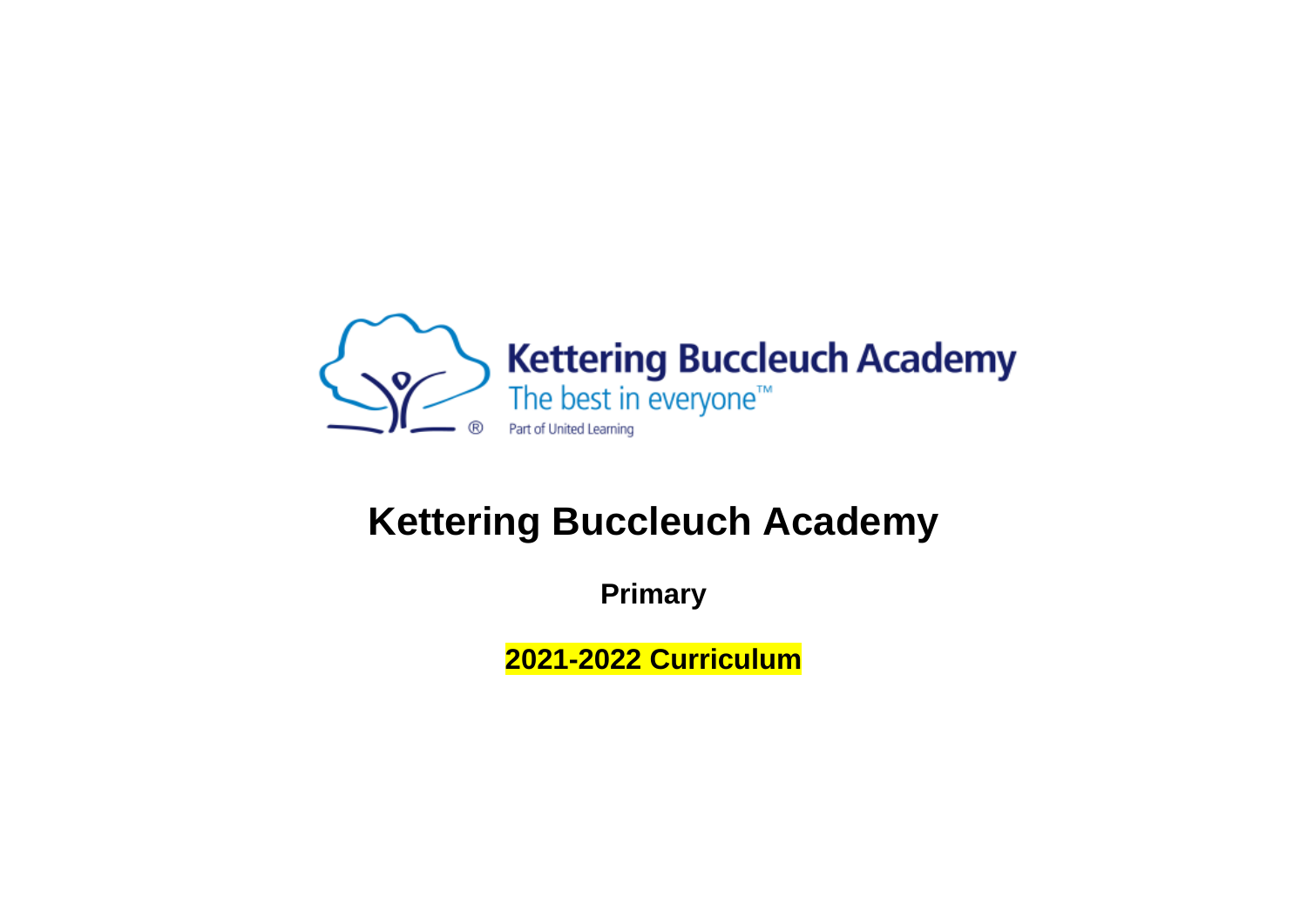|                                    |                                                                                                                                                                                                                                                     |                                                                                                                                                                      |  |                |                                                                                                                                                                                                        |                    |                 | Year 1                                                                                               |                                               |                 |                                                                                                                                                                              |                              |                    |                                                                          |                                                              |                                                                                                                                                                                                   |                          |                 |
|------------------------------------|-----------------------------------------------------------------------------------------------------------------------------------------------------------------------------------------------------------------------------------------------------|----------------------------------------------------------------------------------------------------------------------------------------------------------------------|--|----------------|--------------------------------------------------------------------------------------------------------------------------------------------------------------------------------------------------------|--------------------|-----------------|------------------------------------------------------------------------------------------------------|-----------------------------------------------|-----------------|------------------------------------------------------------------------------------------------------------------------------------------------------------------------------|------------------------------|--------------------|--------------------------------------------------------------------------|--------------------------------------------------------------|---------------------------------------------------------------------------------------------------------------------------------------------------------------------------------------------------|--------------------------|-----------------|
|                                    | Autumn 1                                                                                                                                                                                                                                            |                                                                                                                                                                      |  | Autumn 2       |                                                                                                                                                                                                        |                    | Spring 1        |                                                                                                      |                                               | Spring 2        |                                                                                                                                                                              |                              | Summer 1           |                                                                          |                                                              | Summer 2                                                                                                                                                                                          |                          |                 |
| <b>History</b>                     | <b>Family History</b>                                                                                                                                                                                                                               | What is my family history?                                                                                                                                           |  |                |                                                                                                                                                                                                        |                    | time?           | <b>Community and Family</b>                                                                          | How has my community changed over             |                 |                                                                                                                                                                              |                              | Castles<br>safe?   | How do castles keep us                                                   |                                                              |                                                                                                                                                                                                   |                          |                 |
| Geography                          |                                                                                                                                                                                                                                                     |                                                                                                                                                                      |  | Here I am      |                                                                                                                                                                                                        |                    |                 |                                                                                                      |                                               | There you are   |                                                                                                                                                                              |                              |                    |                                                                          |                                                              | Where we are                                                                                                                                                                                      |                          |                 |
| <b>Reading</b>                     | including:<br>$\bullet$<br><b>Bears</b><br>$\bullet$                                                                                                                                                                                                | A range of traditional stories,<br>The Three Little Pigs<br><b>Goldilocks and the Three</b><br>Little Red Riding Hood<br>The Gingerbread Man.<br>The Enormous Turnip |  |                | Stories which rhyme:<br>• Pig the Pug<br>• Thelma the Unicorn<br>• Sharing a Shell                                                                                                                     |                    |                 |                                                                                                      |                                               |                 |                                                                                                                                                                              |                              |                    |                                                                          |                                                              |                                                                                                                                                                                                   |                          |                 |
| <b>Writing</b><br><b>Core Text</b> | <b>Fairy tales</b>                                                                                                                                                                                                                                  |                                                                                                                                                                      |  |                | Sharing a Shell - Julia Donaldson                                                                                                                                                                      |                    |                 | The Perfect Fit - Naomi Jones                                                                        |                                               |                 |                                                                                                                                                                              | Meerkat Mail - Emily Gravett |                    |                                                                          | Dragon Post - Emma Yarlett                                   | Here I Am - Oliver Jeffers                                                                                                                                                                        |                          |                 |
| <b>Writing</b>                     | Fiction<br>Non-<br>Poetry<br>Fiction                                                                                                                                                                                                                |                                                                                                                                                                      |  | Poetry         | Fiction                                                                                                                                                                                                | <b>Non-Fiction</b> | Poetry          | Fiction                                                                                              | Non-Fiction                                   | Poetry          | Fiction                                                                                                                                                                      | Non-<br>Fiction              | Poetry             | Fiction                                                                  | Non-<br>Fiction                                              | Poetry                                                                                                                                                                                            | Fiction                  | Non-<br>Fiction |
|                                    | List<br>Poem:<br>Adjectives                                                                                                                                                                                                                         | Writing<br>sentences                                                                                                                                                 |  | Senses         | Writing<br>sentences                                                                                                                                                                                   |                    | Shape<br>Poetry |                                                                                                      |                                               | Imagery<br>Poem |                                                                                                                                                                              |                              | Collage<br>Poem    |                                                                          |                                                              | Performance<br>Poetry                                                                                                                                                                             |                          |                 |
| <b>Science</b>                     | <b>Biology</b><br><b>Plants</b>                                                                                                                                                                                                                     |                                                                                                                                                                      |  |                | <b>Biology/Physics</b><br><b>Seasonal Changes</b>                                                                                                                                                      |                    |                 |                                                                                                      | <b>Chemistry</b><br><b>Everyday Materials</b> |                 |                                                                                                                                                                              |                              |                    | <b>Biology</b><br>Animals                                                |                                                              |                                                                                                                                                                                                   | <b>Biology</b><br>Humans |                 |
| <b>Music</b>                       | <b>Rhythm and pulse</b><br>(Theme: All About Me)<br>Children learn to identify the difference<br>between the pulse and rhythm of a song<br>and consolidate their understanding of<br>these concepts through listening and<br>performing activities. |                                                                                                                                                                      |  | more exciting. | <b>Pitch and tempo (Theme: Superheroes)</b><br>Learning how to identify high and low notes and to<br>compose a simple tune, children investigate how<br>tempo changes help tell a story and make music |                    | Animals)        | <b>Dynamics and tempo (Theme:</b><br>Children use their bodies and<br>pieces of classical music that | instruments to listen and respond to          |                 | Melody, pitch and patterns -<br><b>Chanting and tuned</b><br>percussion (Theme: Space)<br>Children journey into the<br>unknown and explore space<br>through music, movement, |                              | <b>Fairytales)</b> | <b>Timbre, and rhythmic</b><br>patterns (Theme:<br>are introduced to the | Through fairy tales, children<br>concept of timbre; learning | Singing, improvisation and<br>soundscapes - Vocal and Body<br><b>Sounds (Theme: By The Sea)</b><br>Children make links between<br>music, sounds and environments<br>and use percussion, vocal and |                          |                 |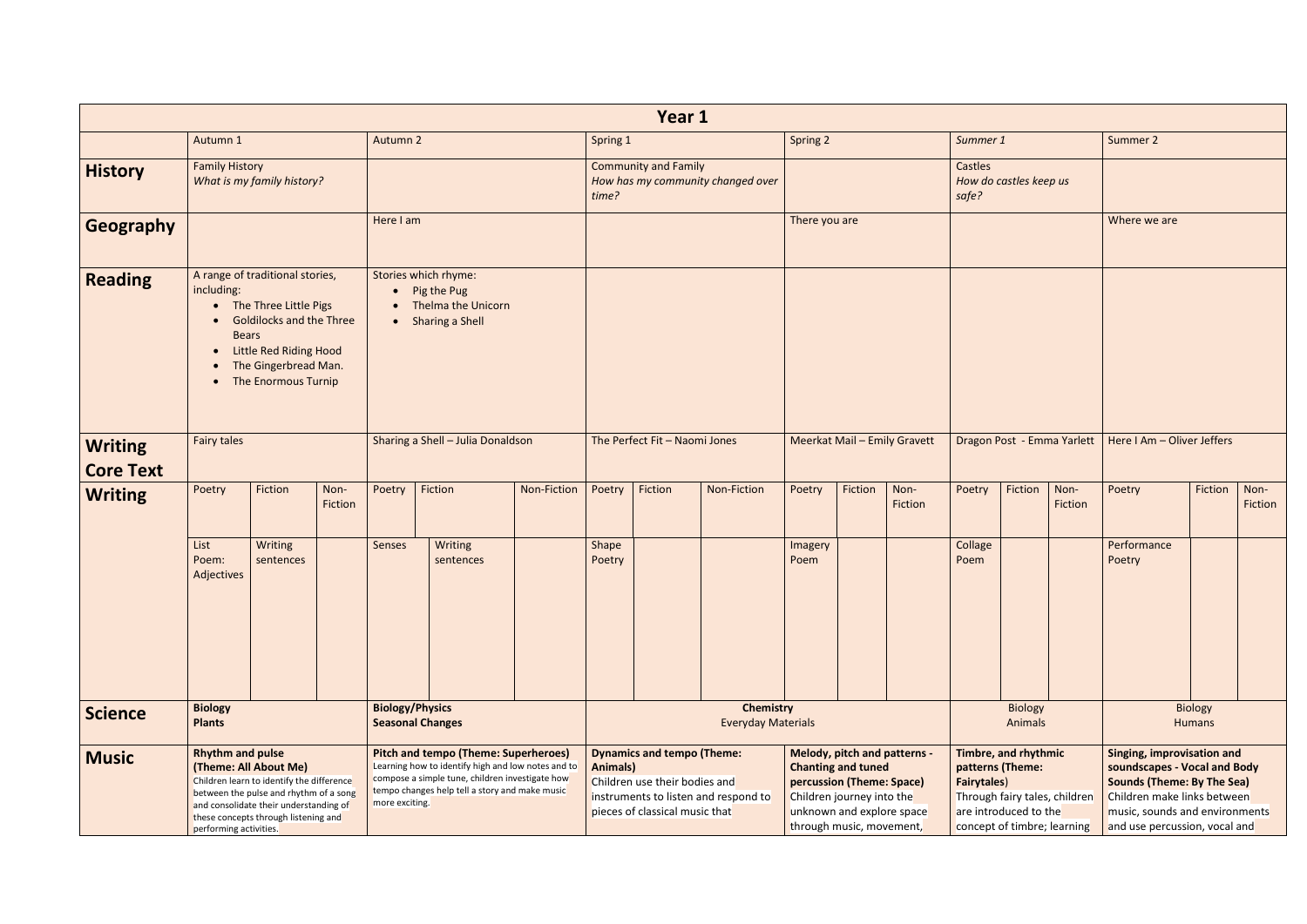|            | Link: History                                                                                                                                                                                                                                                                     |                                                                                                                                         | represent animals, focussing on<br>dynamics and tempo.                                                                                                                                                    | chanting and the playing of<br>tuned percussion instruments.                                   | that different sounds can<br>represent characters and                                                                                                                                                                                                                                            | body sounds to represent calm or<br>stormy seas                                                                      |
|------------|-----------------------------------------------------------------------------------------------------------------------------------------------------------------------------------------------------------------------------------------------------------------------------------|-----------------------------------------------------------------------------------------------------------------------------------------|-----------------------------------------------------------------------------------------------------------------------------------------------------------------------------------------------------------|------------------------------------------------------------------------------------------------|--------------------------------------------------------------------------------------------------------------------------------------------------------------------------------------------------------------------------------------------------------------------------------------------------|----------------------------------------------------------------------------------------------------------------------|
|            |                                                                                                                                                                                                                                                                                   |                                                                                                                                         |                                                                                                                                                                                                           |                                                                                                | key moments in a story.<br><b>Link: History</b>                                                                                                                                                                                                                                                  |                                                                                                                      |
| <b>ICT</b> | <b>Online Safety</b><br><b>Grouping and Sorting</b>                                                                                                                                                                                                                               | Pictograms<br>Lego Builders                                                                                                             | <b>Music Explorers</b><br><b>Animated Story Books</b>                                                                                                                                                     | <b>Animated Story Books</b><br>Coding                                                          | Coding<br>Spreadsheets                                                                                                                                                                                                                                                                           | Spreadsheets<br><b>Technology Outside of School</b>                                                                  |
| <b>PE</b>  | Gymnastics<br><b>Fundamentals</b><br>Yoga                                                                                                                                                                                                                                         | Invasion<br><b>Team Building</b><br>Yoga                                                                                                | <b>Ball Skills</b><br>Dance<br>Yoga                                                                                                                                                                       | Fitness<br><b>Ball Skills</b><br>Yoga                                                          | <b>Sending and Receiving</b><br><b>Target Games</b><br>Yoga                                                                                                                                                                                                                                      | <b>Athletics</b><br>Net and Wall<br>Yoga                                                                             |
| <b>DT</b>  | Whole School DT Activity:<br>Making a hanging decoration                                                                                                                                                                                                                          | Fairy-Tale Vehicles (wheels and axles)                                                                                                  | Whole School DT Activity:<br>Purses<br>(Fabric - structures)                                                                                                                                              | Salads (food)                                                                                  | Whole School DT Activity:<br><b>Fairground Rides</b><br>(Mechanisms & Structures)                                                                                                                                                                                                                | <b>Puppets (textiles)</b>                                                                                            |
| Art        | <b>Formal Elements of Art</b><br>Exploring three of the formal<br>elements of art: shape, line and<br>colour, children mix and paint<br>with secondary colours; use<br>circles to create abstract<br>compositions and work<br>collaboratively to create art<br>inspired by water. | Whole school Art Project                                                                                                                | Art and Design Skills<br>Learning two printing techniques,<br>using 2D shapes to explore a variety<br>of media, mixing different shades of<br>one colour and discussing the work of<br>artist Louis Wain. | Whole school Art Project                                                                       | <b>Landscapes Using Different</b><br>Media<br>Learning about composition<br>and working with different<br>art materials to create<br>texture. The unit is based on<br>the theme of 'the seaside'<br>however there is guidance<br>to adapt the unit to then<br>alternative theme of<br>'castles'. | Whole school Art Project                                                                                             |
| R.E        | The Christian Family<br>How does being a Christian make<br>a difference to a Christian family?                                                                                                                                                                                    | <b>Celebrations</b><br>How do Christian families celebrate<br>Christmas? How do I celebrate<br>Christmas? Is Christmas important to me? | The family in Islam<br>How does being a Muslim make a<br>difference to a family?                                                                                                                          | What makes a place special?<br>What makes places special for<br><b>Christians and Muslims?</b> | <b>Books and Stories</b><br>Which special stories do we<br>enjoy? What is my special<br>book/story? Can I re-tell a<br>special story?                                                                                                                                                            | <b>Questions about God</b><br>(Christianity & Islam)<br>God - what do you think?<br>What does this word mean to you? |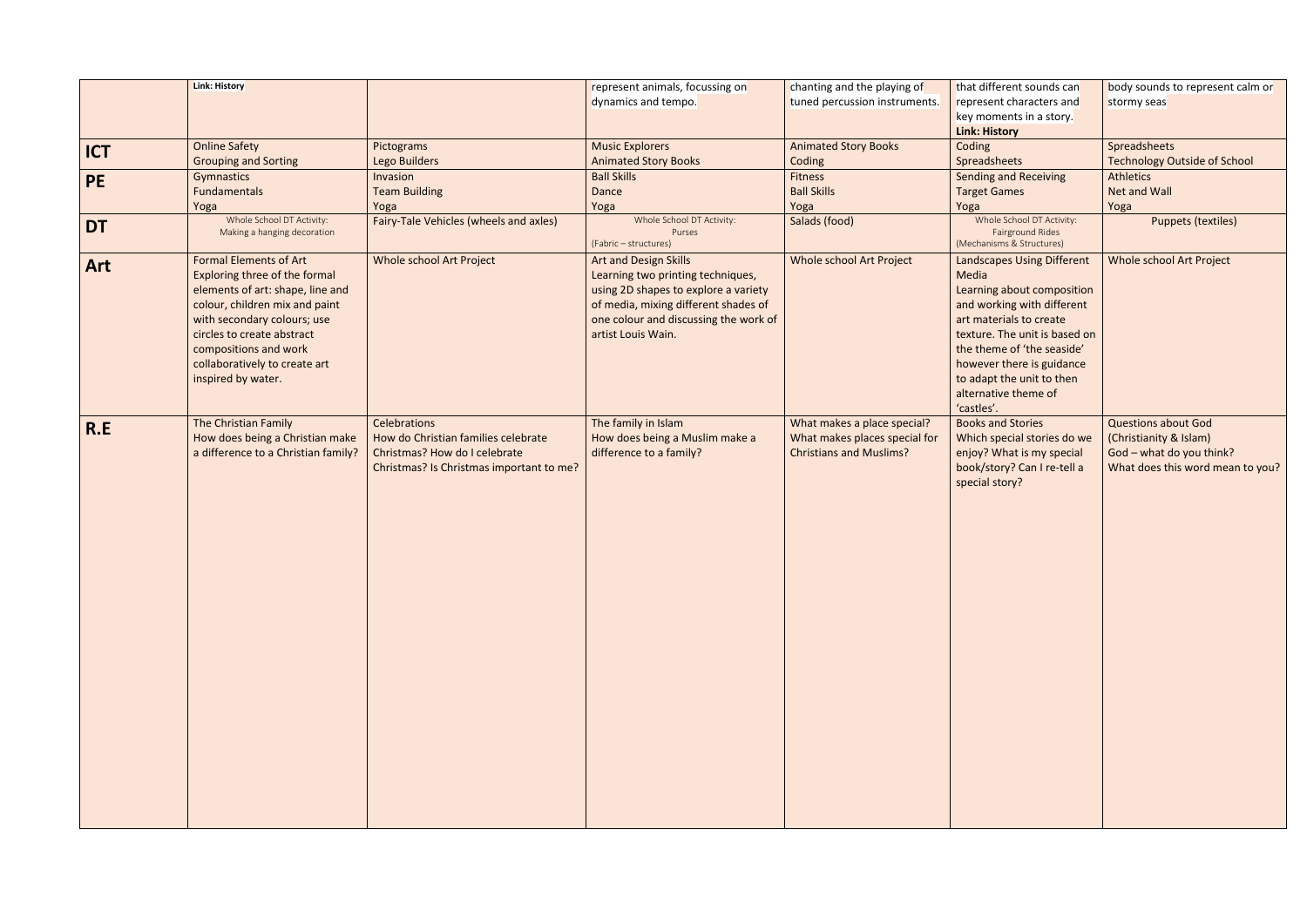|                  |                                                                                                                                                                                                                                                                                  |                                                                                                                   |                        |                                                                                                                                                                                                                                                                                 |                                                       |                    |                      | Year 2                                                                                                                                                                                            |                                       |                                                                                                                                                                                                                                                                      |                                             |                       |                                                                                                                                                                                                     |                           |                        |                                                                                                                                                                                             |         |                        |
|------------------|----------------------------------------------------------------------------------------------------------------------------------------------------------------------------------------------------------------------------------------------------------------------------------|-------------------------------------------------------------------------------------------------------------------|------------------------|---------------------------------------------------------------------------------------------------------------------------------------------------------------------------------------------------------------------------------------------------------------------------------|-------------------------------------------------------|--------------------|----------------------|---------------------------------------------------------------------------------------------------------------------------------------------------------------------------------------------------|---------------------------------------|----------------------------------------------------------------------------------------------------------------------------------------------------------------------------------------------------------------------------------------------------------------------|---------------------------------------------|-----------------------|-----------------------------------------------------------------------------------------------------------------------------------------------------------------------------------------------------|---------------------------|------------------------|---------------------------------------------------------------------------------------------------------------------------------------------------------------------------------------------|---------|------------------------|
|                  | Autumn 1                                                                                                                                                                                                                                                                         |                                                                                                                   |                        | Autumn <sub>2</sub>                                                                                                                                                                                                                                                             |                                                       |                    | Spring 1             |                                                                                                                                                                                                   |                                       | <b>Spring 2</b>                                                                                                                                                                                                                                                      |                                             |                       | Summer 1                                                                                                                                                                                            |                           |                        | Summer 2                                                                                                                                                                                    |         |                        |
| <b>History</b>   | <b>Great Fire of London</b>                                                                                                                                                                                                                                                      |                                                                                                                   |                        |                                                                                                                                                                                                                                                                                 |                                                       |                    |                      | <b>Comparison of Explorers</b>                                                                                                                                                                    |                                       |                                                                                                                                                                                                                                                                      |                                             |                       | Who was Walter Tull?                                                                                                                                                                                |                           |                        |                                                                                                                                                                                             |         |                        |
|                  |                                                                                                                                                                                                                                                                                  | <b>Historical significance</b>                                                                                    |                        |                                                                                                                                                                                                                                                                                 |                                                       |                    |                      | <b>Similarity and difference</b>                                                                                                                                                                  |                                       |                                                                                                                                                                                                                                                                      |                                             |                       | <b>Historical significance</b>                                                                                                                                                                      |                           |                        |                                                                                                                                                                                             |         |                        |
| <b>Geography</b> |                                                                                                                                                                                                                                                                                  |                                                                                                                   |                        | <b>Mini Mappers</b><br>Studying the geography of the local area.                                                                                                                                                                                                                |                                                       |                    |                      |                                                                                                                                                                                                   |                                       | <b>Investigating Rivers</b><br>Understanding the key<br>features of rivers, and the<br>opportunities and challenges<br>that settlements near rivers<br>face.                                                                                                         |                                             |                       |                                                                                                                                                                                                     |                           |                        | <b>Hot and Cold Deserts</b><br>Comparing the features of the<br>Sahara and Antarctica.                                                                                                      |         |                        |
| <b>Reading</b>   |                                                                                                                                                                                                                                                                                  | <b>Reading practice Little Wandle</b><br><b>Letters and Sounds Revised</b>                                        |                        | Reading practice Little Wandle Letters and<br><b>Sounds Revised</b>                                                                                                                                                                                                             |                                                       |                    |                      |                                                                                                                                                                                                   |                                       |                                                                                                                                                                                                                                                                      |                                             |                       |                                                                                                                                                                                                     |                           |                        |                                                                                                                                                                                             |         |                        |
| <b>Writing</b>   | The Three Little Pigs                                                                                                                                                                                                                                                            |                                                                                                                   |                        | The Day the Crayons Quit - Drew Daywelt<br>Pesky Rat - Lauren Child                                                                                                                                                                                                             |                                                       |                    |                      | The Man on the Moon - Simon                                                                                                                                                                       | The Deep Dark Wood - Algy Craig Hall  |                                                                                                                                                                                                                                                                      | Claude in the City $-$ Alex<br>T.Smith      |                       | <b>Bloom (Hope in a Scary</b><br>World) - Anne Booth                                                                                                                                                |                           |                        | Where the Wild Things Are -<br><b>Maurice Sendak</b>                                                                                                                                        |         |                        |
| <b>Core Text</b> |                                                                                                                                                                                                                                                                                  | <b>Great Fire of London - Emma</b><br><b>Adams and James Western Lewis</b><br><b>Samuel Pepys - Paul Harrison</b> |                        |                                                                                                                                                                                                                                                                                 |                                                       |                    | <b>Bartram</b>       |                                                                                                                                                                                                   |                                       |                                                                                                                                                                                                                                                                      |                                             |                       |                                                                                                                                                                                                     |                           |                        |                                                                                                                                                                                             |         |                        |
| <b>Writing</b>   | Poetry                                                                                                                                                                                                                                                                           | <b>Fiction</b>                                                                                                    | Non-<br><b>Fiction</b> | Poetry                                                                                                                                                                                                                                                                          | Fiction                                               | <b>Non-Fiction</b> | Poetry               | Fiction                                                                                                                                                                                           | <b>Non-Fiction</b>                    | Poetry                                                                                                                                                                                                                                                               | Non-<br>Fiction<br>Poetry<br><b>Fiction</b> |                       |                                                                                                                                                                                                     | Fiction                   | Non-<br><b>Fiction</b> | Poetry                                                                                                                                                                                      | Fiction | Non-<br><b>Fiction</b> |
|                  | simile                                                                                                                                                                                                                                                                           | Menu<br><b>Setting</b><br><b>Description</b><br>Character<br>profile                                              | <b>Diary</b>           | Acrostic<br>Poem about<br>Christmas                                                                                                                                                                                                                                             | <b>Setting</b><br>Description<br>Character<br>Profile | Letter<br>writing  | <b>Shape</b><br>poe, | Character<br>and<br><b>Setting</b><br>description<br>Story<br>writing                                                                                                                             | Non-<br>chronological<br>report       | Imagery                                                                                                                                                                                                                                                              | Story<br>writing                            | Postcard  <br>Leaflet | List poem                                                                                                                                                                                           |                           |                        | The sound<br>collector<br>(performance<br>poetry)                                                                                                                                           |         |                        |
| <b>Science</b>   | <b>Biology</b>                                                                                                                                                                                                                                                                   |                                                                                                                   |                        | Chemistry                                                                                                                                                                                                                                                                       |                                                       |                    | <b>Biology</b>       |                                                                                                                                                                                                   |                                       | Chemistry                                                                                                                                                                                                                                                            |                                             |                       | <b>Biology</b>                                                                                                                                                                                      |                           |                        | <b>Consolidation and review</b>                                                                                                                                                             |         |                        |
| <b>Music</b>     | <b>Needs of animals</b><br><b>Singing as an ensemble- Musical</b><br><b>Me (Theme: Singing and playing</b><br>a song)<br>Children learn to sing the song<br>'Once a Man Fell in a Well' and<br>to play it using tuned percussion.<br>Using letter notation to write a<br>melody. |                                                                                                                   |                        | <b>Uses of Everyday Materials</b><br><b>Rhythm and pulse - West African Call and</b><br><b>Response</b><br>(Theme: Animals)<br>Learning a traditional African call and<br>response song and recognising simple<br>notation. Composing animal-based call<br>and response rhythms |                                                       |                    | <b>Link: History</b> | Living things & their habitats<br><b>Singing, improvisation and</b><br><b>Sounds and Songs</b><br>Creating sounds to represent three<br>contrasting landscapes: seaside,<br>countryside and city. | soundscapes - On This Island: British | Solids, liquids and Gases<br>Melody, pitch, patterns and<br>timbre - Orchestral<br><b>instruments</b><br>(Theme: Traditional Stories)<br>Children are introduced to the<br>instruments of the orchestra<br>and practice identifying these<br>within a piece of music |                                             |                       | Plant growth<br><b>Dynamics, timbre, tempo</b><br>(Theme: Myths and legends)<br>Developing understanding of<br>musical language and how<br>timbre, dynamics and tempo<br>affect the mood of a song. |                           |                        | Dynamics, timbre, tempo and<br>motifs (Theme: Space)<br>Developing knowledge and<br>understanding of dynamics,<br>timbre, tempo and instruments.<br>Learning to compose and play<br>motifs. |         |                        |
| <b>ICT</b>       | Coding                                                                                                                                                                                                                                                                           |                                                                                                                   |                        | <b>Online Safety</b><br>Spreadsheets                                                                                                                                                                                                                                            |                                                       |                    | Questioning          |                                                                                                                                                                                                   |                                       | <b>Effective Searching</b>                                                                                                                                                                                                                                           |                                             |                       | <b>Creating Pictograms</b><br><b>Making Music</b>                                                                                                                                                   |                           |                        | <b>Presenting Ideas</b>                                                                                                                                                                     |         |                        |
| <b>PE</b>        | Gymnastics                                                                                                                                                                                                                                                                       |                                                                                                                   |                        | Invasion                                                                                                                                                                                                                                                                        |                                                       |                    |                      | <b>Sending and Receiving</b>                                                                                                                                                                      |                                       | <b>Fitness</b>                                                                                                                                                                                                                                                       |                                             |                       | <b>Striking and Fielding</b>                                                                                                                                                                        |                           |                        | <b>Athletics</b>                                                                                                                                                                            |         |                        |
|                  | Invasion                                                                                                                                                                                                                                                                         | Whole School DT Activity:                                                                                         |                        | <b>Team Building</b><br><b>Seasonal Cards (mechanisms)</b>                                                                                                                                                                                                                      |                                                       |                    | <b>Ball Skills</b>   | Whole School DT Activity:                                                                                                                                                                         |                                       | Dance<br><b>Baby Bear's Chair (structures)</b>                                                                                                                                                                                                                       |                                             |                       | <b>Net and Wall</b>                                                                                                                                                                                 | Whole School DT Activity: |                        | <b>Target Games</b><br><b>Picnic Drinks (food)</b>                                                                                                                                          |         |                        |
| DT               |                                                                                                                                                                                                                                                                                  | Making a hanging decoration                                                                                       |                        |                                                                                                                                                                                                                                                                                 |                                                       |                    |                      | Purses                                                                                                                                                                                            |                                       |                                                                                                                                                                                                                                                                      |                                             |                       |                                                                                                                                                                                                     | <b>Fairground Rides</b>   |                        |                                                                                                                                                                                             |         |                        |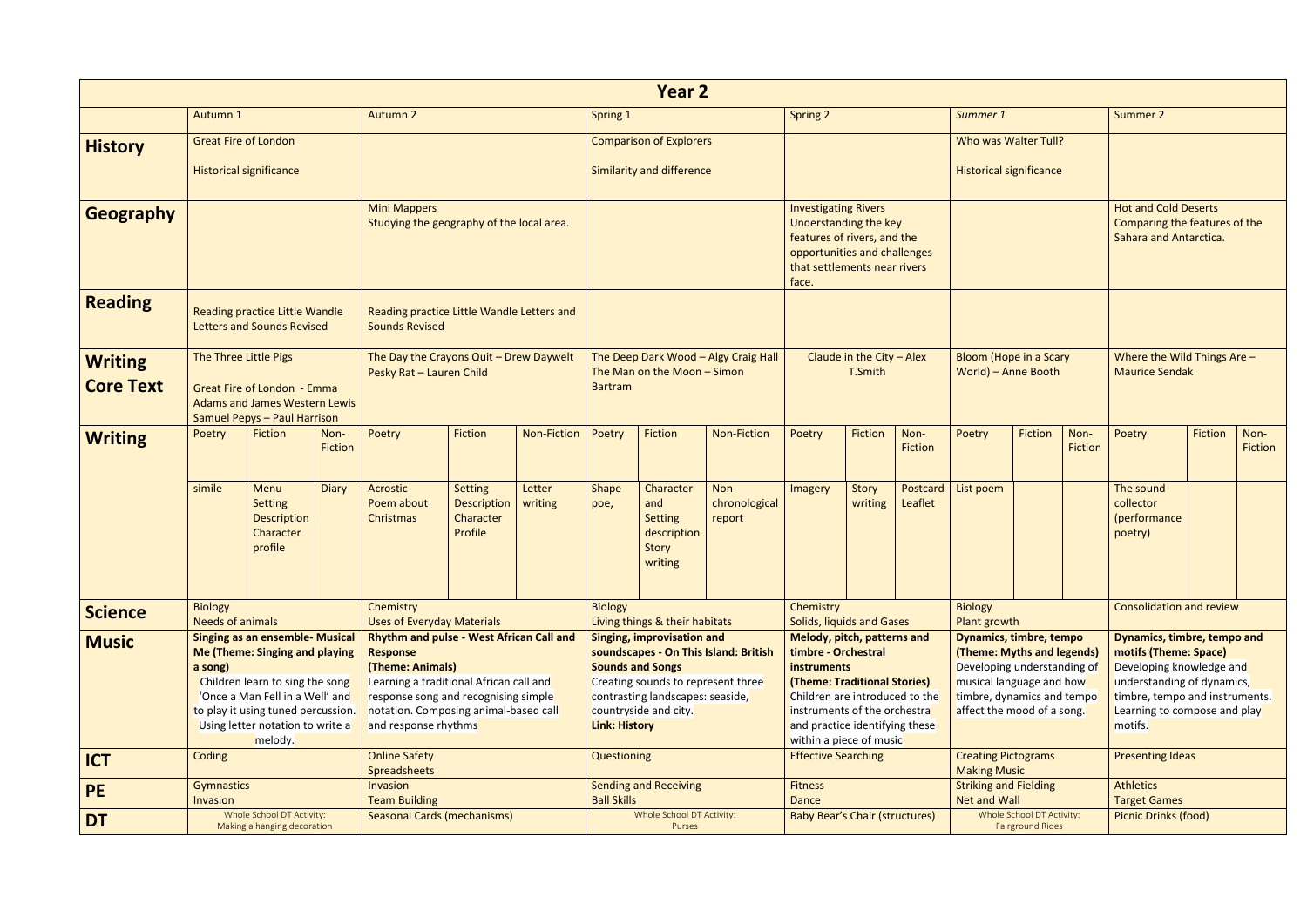|                          |                                                                                                                                                                                                                                                                          |                                                                                                                                    | (Fabric - structures)                                                                                                                                                                                                  |                                                                                                       | (Mechanisms & Structures)                                                                                                                                                                                                             |                                                                                                               |
|--------------------------|--------------------------------------------------------------------------------------------------------------------------------------------------------------------------------------------------------------------------------------------------------------------------|------------------------------------------------------------------------------------------------------------------------------------|------------------------------------------------------------------------------------------------------------------------------------------------------------------------------------------------------------------------|-------------------------------------------------------------------------------------------------------|---------------------------------------------------------------------------------------------------------------------------------------------------------------------------------------------------------------------------------------|---------------------------------------------------------------------------------------------------------------|
| <b>Art</b>               | <b>Formal Elements of Art</b><br>Exploring the formal elements of<br>art: pattern, texture and tone;<br>children create printed patterns<br>using everyday objects; take<br>rubbings using different media<br>and learn how to make their<br>drawings three dimensional. | <b>Whole school Art Project</b>                                                                                                    | <b>Art and Design Skills</b><br>Replicating the recognisable crockery<br>of Clarice Cliff, exploring tone<br>through shading, developing weaving<br>skills, manipulating clay and<br>experimenting with brush strokes. | <b>Whole school Art Project</b>                                                                       | <b>Human Form</b><br><b>Exploring how bodies and</b><br>faces are portrayed in art:<br>looking at the work of artists,<br>using their bodies to form<br>shapes, creating collages,<br>drawing portraits and<br>creating a peg figure. | <b>Whole school Art Project</b>                                                                               |
| R.E                      | <b>Harvest, Thanksgiving, Sukkot</b><br>and Diwali?<br>What are these festivals thankful<br>for?                                                                                                                                                                         | <b>Christmas and Christians</b><br>Why are presents given at Christmas time?<br>What is advent? What does Christmas<br>mean to me? | <b>Books and Stories</b><br>Can we re-tell a story from Islam?<br>Can we retell a story from Judaism?<br>Can we use drama techniques to<br>retell these stories?                                                       | <b>Jesus</b><br>What does Jesus mean to<br>Christians?<br>Can I retell the Christian Easter<br>story? | <b>Place of Worship</b><br>Visit a mosque and a church.<br>Build a place of worship out<br>of lego. Talk about features<br>and special parts.                                                                                         | <b>Special Times</b><br>What happens at Ramadam?<br>What happens during Eid?<br>What special days do I enjoy? |
| <b>MFL</b>               |                                                                                                                                                                                                                                                                          |                                                                                                                                    |                                                                                                                                                                                                                        |                                                                                                       |                                                                                                                                                                                                                                       |                                                                                                               |
| <b>Trips/Experiences</b> | Church visit - singing for<br>parents/ guardians.                                                                                                                                                                                                                        | Fire experience - creating houses to set<br>alight like the Great Fire of London. Fire<br>department visit.                        | Twywell Dales to explore the woods.                                                                                                                                                                                    | Local walk to the River Ise<br>(Kettering)                                                            | Visit to a café (Glebe Farm)                                                                                                                                                                                                          | Leicester Botanical Garden<br>(Oadby)                                                                         |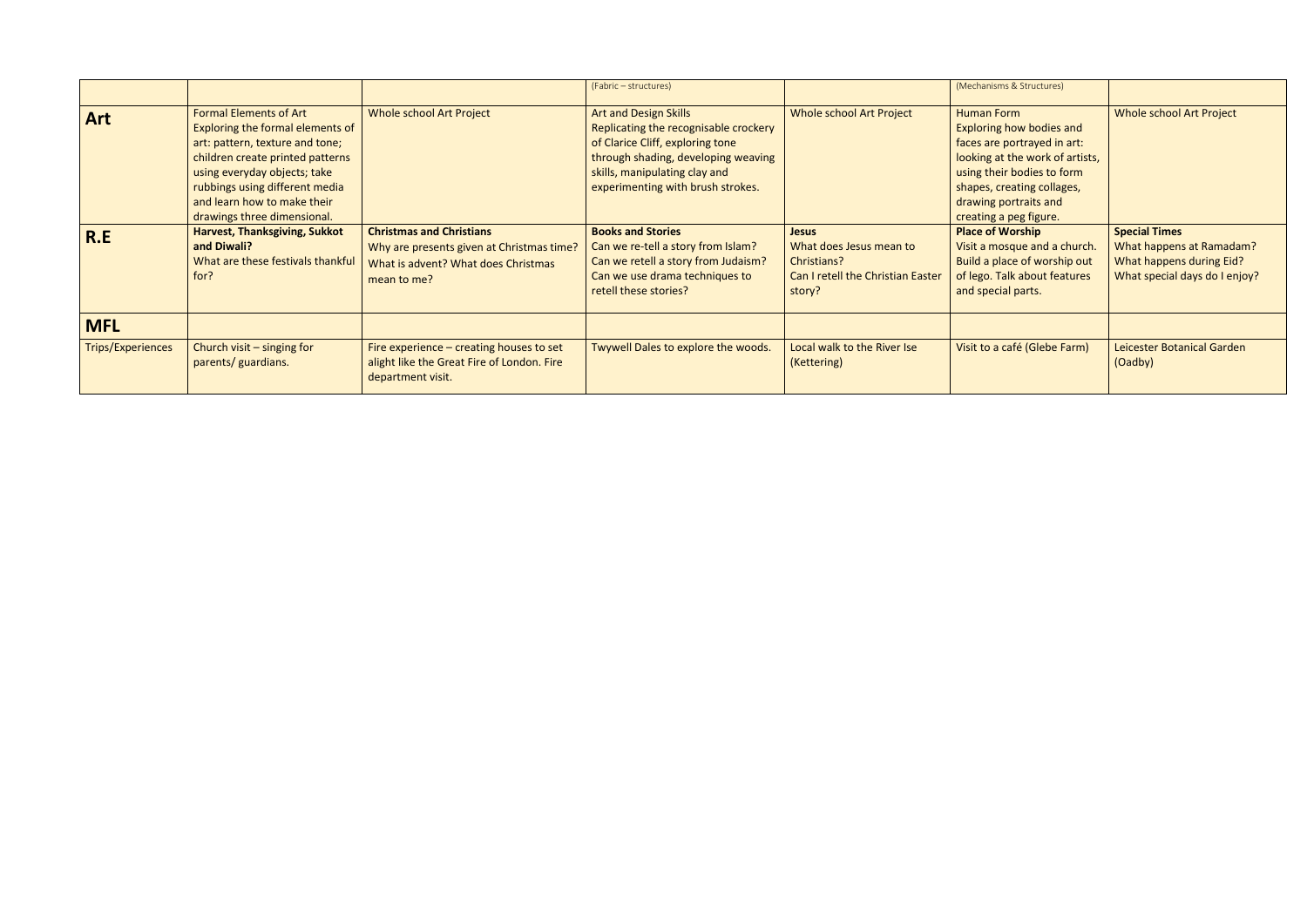|                             |                                                                                                                                                                                                                                                                                                                                                     |                                 |                          |                            |                                                                                                                                                                                                                                                            |                    |                                                  | Year 3                                                                                                                                                                                                                    |                                    |                                                                                                                                                                                                                                                           |                              |                   |                                                                                                                                                                                      |                                               |                       |                                               |                                                                                                                                                                    |                      |
|-----------------------------|-----------------------------------------------------------------------------------------------------------------------------------------------------------------------------------------------------------------------------------------------------------------------------------------------------------------------------------------------------|---------------------------------|--------------------------|----------------------------|------------------------------------------------------------------------------------------------------------------------------------------------------------------------------------------------------------------------------------------------------------|--------------------|--------------------------------------------------|---------------------------------------------------------------------------------------------------------------------------------------------------------------------------------------------------------------------------|------------------------------------|-----------------------------------------------------------------------------------------------------------------------------------------------------------------------------------------------------------------------------------------------------------|------------------------------|-------------------|--------------------------------------------------------------------------------------------------------------------------------------------------------------------------------------|-----------------------------------------------|-----------------------|-----------------------------------------------|--------------------------------------------------------------------------------------------------------------------------------------------------------------------|----------------------|
|                             | Autumn 1                                                                                                                                                                                                                                                                                                                                            |                                 |                          | Autumn 2                   |                                                                                                                                                                                                                                                            |                    | Spring 1                                         |                                                                                                                                                                                                                           |                                    | Spring 2                                                                                                                                                                                                                                                  |                              |                   | Summer 1                                                                                                                                                                             |                                               |                       | Summer 2                                      |                                                                                                                                                                    |                      |
| <b>History</b>              | Causation<br><b>Ancient Egypt</b><br>Pharoh?                                                                                                                                                                                                                                                                                                        | Would you want to be a          |                          |                            |                                                                                                                                                                                                                                                            |                    | Stone Age & Iron Age                             | Similarity and Difference<br>How was life in a prehistoric<br>settlement different to today?                                                                                                                              |                                    |                                                                                                                                                                                                                                                           |                              |                   | <b>Historical Significance</b><br><b>Ancient Greece</b><br>How did the Ancient Greeks<br>change the way we think today?                                                              |                                               |                       |                                               |                                                                                                                                                                    |                      |
| Geography                   |                                                                                                                                                                                                                                                                                                                                                     |                                 |                          | The U.K                    |                                                                                                                                                                                                                                                            |                    |                                                  |                                                                                                                                                                                                                           |                                    | Investigating Mountains and<br>Volcanoes                                                                                                                                                                                                                  |                              |                   |                                                                                                                                                                                      |                                               |                       | Looking at Europe                             |                                                                                                                                                                    |                      |
| <b>Reading</b>              |                                                                                                                                                                                                                                                                                                                                                     |                                 |                          | Flat Stanley goes to Egypt |                                                                                                                                                                                                                                                            |                    |                                                  |                                                                                                                                                                                                                           |                                    | Iron Man                                                                                                                                                                                                                                                  |                              |                   |                                                                                                                                                                                      |                                               |                       | The Magic Finger                              |                                                                                                                                                                    |                      |
| <b>Writing Core</b><br>Text |                                                                                                                                                                                                                                                                                                                                                     | The Barnabus Project - Eric Fan |                          |                            | The miraculous journey of<br>Edward Tulane - Kate DiCamillo                                                                                                                                                                                                |                    | Stone Age boy - Satoshi<br>Kitamura              |                                                                                                                                                                                                                           |                                    | Street Beneath My Feet -<br>Charlotte Guillian                                                                                                                                                                                                            |                              |                   | On Sudden Hill - Linda Sarah                                                                                                                                                         |                                               |                       |                                               | The Gardener - Sarah Stewart                                                                                                                                       |                      |
| <b>Writing</b>              | Fiction<br>Fiction<br>Fiction<br>Non-<br>Poetry<br>Non-<br>Poetry<br>Non-<br>Poetry<br>Fiction<br>Poetry<br>Fiction<br>Fiction<br>Fiction                                                                                                                                                                                                           |                                 | Non-<br>Fiction          | Poetry                     | Fiction                                                                                                                                                                                                                                                    | Non-<br>Fiction    | Poetry                                           | Fiction                                                                                                                                                                                                                   | Non-<br>Fiction                    |                                                                                                                                                                                                                                                           |                              |                   |                                                                                                                                                                                      |                                               |                       |                                               |                                                                                                                                                                    |                      |
|                             | Simile<br>poem                                                                                                                                                                                                                                                                                                                                      | Using text<br>as<br>stimulus    | Informa<br>tion<br>text- | Acrostic                   | Using text<br>as<br>stimulus                                                                                                                                                                                                                               | newspa<br>per      | Image<br>poem                                    | Using text<br>as<br>stimulus                                                                                                                                                                                              | Inform<br>ation<br>text            | haiku                                                                                                                                                                                                                                                     | Using text<br>as<br>stimulus | Persuas<br>ive    | In my<br><b>Magic Box</b>                                                                                                                                                            | Using text<br>as<br>stimulus                  | letter                | Rhyme<br>Jabberw<br>Ocky<br>(perform<br>ance) | Using text<br>as<br>stimulus                                                                                                                                       | Informat<br>ion text |
| <b>Science</b>              |                                                                                                                                                                                                                                                                                                                                                     |                                 |                          | Physics<br>Light           |                                                                                                                                                                                                                                                            |                    | Biology<br>Living Organisms                      |                                                                                                                                                                                                                           |                                    | Biology<br>Plants                                                                                                                                                                                                                                         |                              |                   | Physics<br>Forces & Motion                                                                                                                                                           |                                               |                       | Physics<br>Friction & Magnetism               |                                                                                                                                                                    |                      |
| <b>Music</b>                | Chemistry<br>Rocks<br><b>Improvisation and timbre</b><br>(Theme: India)<br>Children develop their<br>improvisation skills while<br>exploring Indian Classical<br>Music. They will listen to a<br>range of rag and tal music,<br>identifying traditional<br>instruments as well as creating<br>their own improvisations and<br>performing as a class |                                 |                          | (Theme: Mountains)         | Dynamics, pitch and tempo -<br><b>Creating compositions in</b><br>response to an animation<br>Listening to music and<br>considering the narrative it<br>could represent. Paying close<br>attention to the dynamics, pitch<br>and tempo and how they change |                    | using layered melodies and<br>patterns.<br>2022) | Melody, pitch and patterns<br>(Theme: Chinese New Year)<br>Children will revise key musical<br>terminology, playing and<br>creating pentatonic melodies,<br>composing a piece of music<br>Link: Chinese New Year (1st Feb |                                    | Singing and the musical<br>elements (Theme: the Vikings)<br>The children develop their<br>singing technique; learning to<br>keep in time, and work on<br>musical notation and rhythm,<br>culminating in a group<br>performance of a song with<br>actions. |                              |                   | Singing as an ensemble -<br><b>Ballads</b><br>Children learn what ballads are,<br>how to identify their features<br>and how to convey different<br>emotions when performing<br>them. |                                               |                       |                                               | <b>Rhythm and pulse -Jazz</b><br>Learning about ragtime style<br>music, Dixieland music and scat<br>singing. Children create a jazz<br>motif using a swung rhythm. |                      |
| <b>ICT</b>                  | Coding                                                                                                                                                                                                                                                                                                                                              |                                 |                          | <b>Online Safety</b>       |                                                                                                                                                                                                                                                            |                    | Spreadsheets<br><b>Touch Typing</b>              |                                                                                                                                                                                                                           |                                    | Email                                                                                                                                                                                                                                                     |                              |                   | <b>Branching Databases</b><br>Simulations                                                                                                                                            |                                               |                       | Graphing<br>Presenting                        |                                                                                                                                                                    |                      |
| <b>PE</b>                   | Gymnastics                                                                                                                                                                                                                                                                                                                                          |                                 | Dodgeball<br>Basketball  |                            |                                                                                                                                                                                                                                                            | Fitness<br>Netball |                                                  |                                                                                                                                                                                                                           | <b>Ball Skills</b><br>Fundamentals |                                                                                                                                                                                                                                                           |                              | Tennis<br>Cricket |                                                                                                                                                                                      |                                               | Athletics<br>Rounders |                                               |                                                                                                                                                                    |                      |
| <b>DT</b>                   | Football<br>Whole School DT Activity:<br>Making a hanging decoration                                                                                                                                                                                                                                                                                |                                 |                          | Moving monsters            | (movement/pneumatics)                                                                                                                                                                                                                                      |                    |                                                  | Whole School DT Activity:<br>Purses                                                                                                                                                                                       |                                    |                                                                                                                                                                                                                                                           | Sandwiches (food)            |                   |                                                                                                                                                                                      | Whole School DT Activity:<br>Fairground Rides |                       |                                               | Pencil cases (fabric - structures)                                                                                                                                 |                      |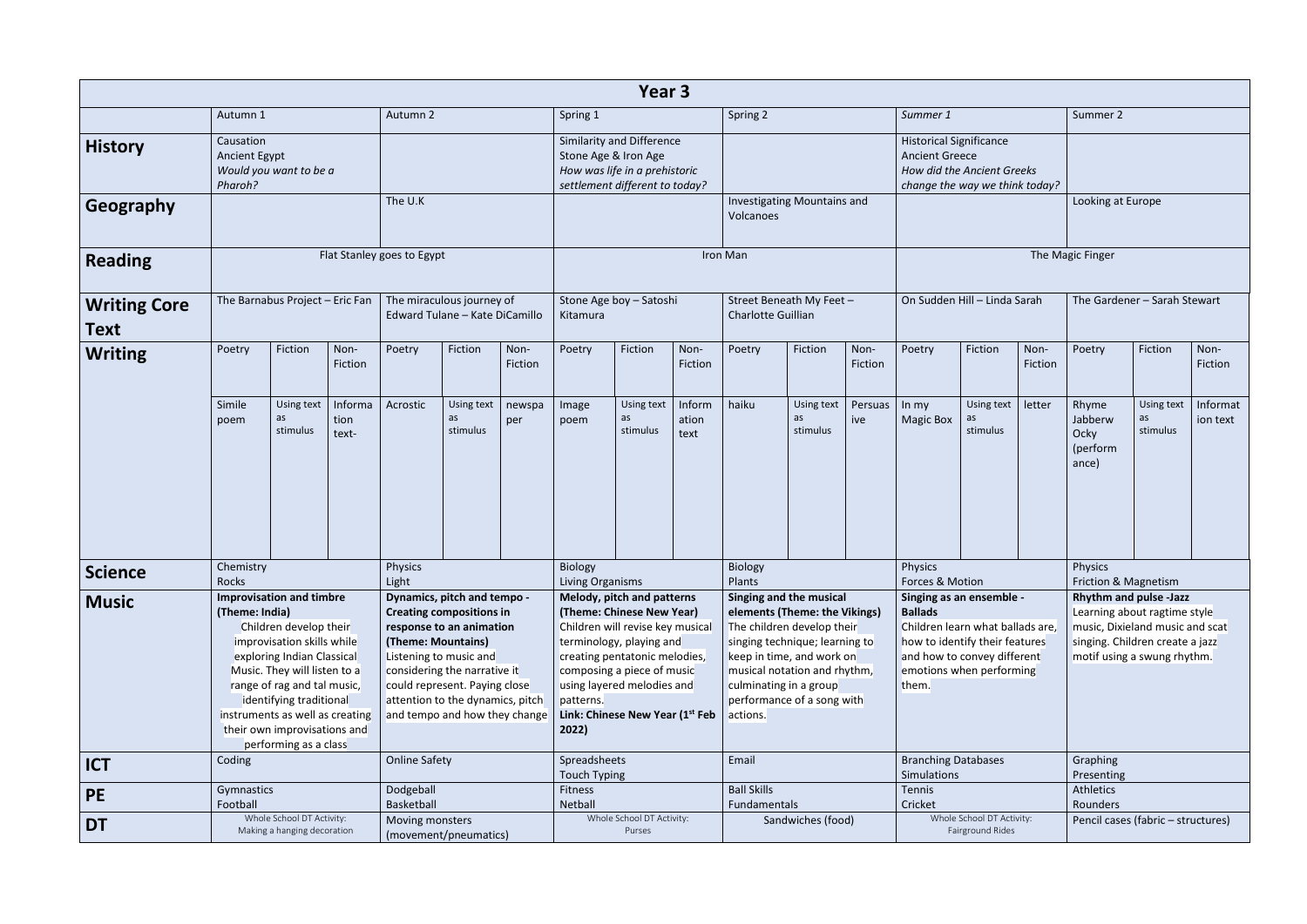|            |                                                                                                                                                                                                                                                                                                                                                                                                                                                     |                                                                                                                                                                                                                                                                                                                                                                 | (Fabric - structures)                                                                                                                                                                                                                                                          |                                                                                                                                                                                                                                                                                                  | (Mechanisms & Structures)                                                                                                                                                                                                                                                     |                                                                                                                                                                                                                                                                                                                                            |
|------------|-----------------------------------------------------------------------------------------------------------------------------------------------------------------------------------------------------------------------------------------------------------------------------------------------------------------------------------------------------------------------------------------------------------------------------------------------------|-----------------------------------------------------------------------------------------------------------------------------------------------------------------------------------------------------------------------------------------------------------------------------------------------------------------------------------------------------------------|--------------------------------------------------------------------------------------------------------------------------------------------------------------------------------------------------------------------------------------------------------------------------------|--------------------------------------------------------------------------------------------------------------------------------------------------------------------------------------------------------------------------------------------------------------------------------------------------|-------------------------------------------------------------------------------------------------------------------------------------------------------------------------------------------------------------------------------------------------------------------------------|--------------------------------------------------------------------------------------------------------------------------------------------------------------------------------------------------------------------------------------------------------------------------------------------------------------------------------------------|
| Art        | Formal Elements of Art<br>Exploring two of the formal<br>elements of art: shape and<br>tone; children find shapes in<br>everyday objects; use shapes as<br>guidelines to draw accurately<br>from observation and create<br>form and shape<br>using wire.                                                                                                                                                                                            | Whole school Art Project                                                                                                                                                                                                                                                                                                                                        | Art and Design Skills<br>Exploring two of the formal<br>elements of art: texture and<br>pattern; pupils develop a range<br>of mark-making techniques,<br>make and use their own<br>textured stamps for printing;<br>draw a 'flip' pattern and<br>recreate an ancient geometric | Whole school Art Project                                                                                                                                                                                                                                                                         | Prehistoric Art<br>Experimenting with charcoal,<br>berries, leaves, homemade<br>paints and more, children get a<br>sense of what it was like to<br>create art thousands of years<br>ago and why these pieces were<br>created.                                                 | Whole school Art Project                                                                                                                                                                                                                                                                                                                   |
| R.E        | <b>The Hindu Community</b><br>(Temples, Gods, Mandir, Diwali)<br>What do these mean to<br>Hindus?                                                                                                                                                                                                                                                                                                                                                   | <b>How is Christmas celebrated</b><br>around the World?<br>Spain?<br>Sweden?<br>Poland? Invite a parent in for a<br>talk<br>Italy? - Invite an Italian member<br>of staff (SC)                                                                                                                                                                                  | pattern.<br>What is family life like in the<br>Jewish community?<br>What is Shabbat?<br>What is special about Kosher?<br>Plan a Jewish party                                                                                                                                   | How do people pray?<br>Look at photos of Jewish<br>community, Muslims, Christians<br>praying.<br>What is the same, what sis<br>different?<br>Do we pray? Why? Why not?                                                                                                                           | How can we make a difference<br>in our world today?<br>What is the purpose of these<br>events?<br>Children in need<br><b>Red Crescent</b><br>Christian Aid                                                                                                                    | <b>Sacred Writing</b><br>Exploring the Torah and the Bible.<br>What are the similarities and<br>differences between them?                                                                                                                                                                                                                  |
| <b>MFL</b> | Introducing myself using the<br>verbs with one pronoun 'I' = Ich<br>Using the characters Felix and<br>Franzi from the Goethe Institut<br>Greetings, Saying how we are<br>feeling and asking and<br>answering questions.<br>Halloween vocab, introducing<br>nouns.<br>Working on all four skills<br>(Listening, Speaking, Reading<br>and writing as well as<br>translation skills)<br>The 5 keys for KS2 which are<br>built on later in KS3 onwards. | Saying where I live and what<br>there is in my town/village and<br>saying likes and dislikes.<br>Introducing countries.<br>Learning everything about<br>Christmas in Germany.<br>Working on all four skills<br>(Listening, Speaking, Reading<br>and writing as well as translation<br>skills)<br>The 5 keys for KS2 which are<br>built on later in KS3 onwards. | Animals and colours. Applying<br>adjectives and opinions about<br>things.<br>Working on all four skills<br>(Listening, Speaking, Reading<br>and writing as well as<br>translation skills)<br>The 5 keys for KS2 which are<br>built on later in KS3 onwards.                    | Introducing food. Extending likes<br>and dislikes about things.<br>Learning a small variety of<br>connectives.<br>Working on all four skills<br>(Listening, Speaking, Reading<br>and writing as well as translation<br>skills)<br>The 5 keys for KS2 which are<br>built on later in KS3 onwards. | Introducing Hobbies and Sports.<br>Talking about what another<br>person likes and dislikes.<br>Working on all four skills<br>(Listening, Speaking, Reading<br>and writing as well as<br>translation skills)<br>The 5 keys for KS2 which are<br>built on later in KS3 onwards. | Recognising months of the year<br>and saying when my birthday is.<br>Recap on topics learned this year<br>and extending it with the 'keys of<br>languages'.<br>Working on all four skills<br>(Listening, Speaking, Reading and<br>writing as well as translation skills)<br>The 5 keys for KS2 which are built<br>on later in KS3 onwards. |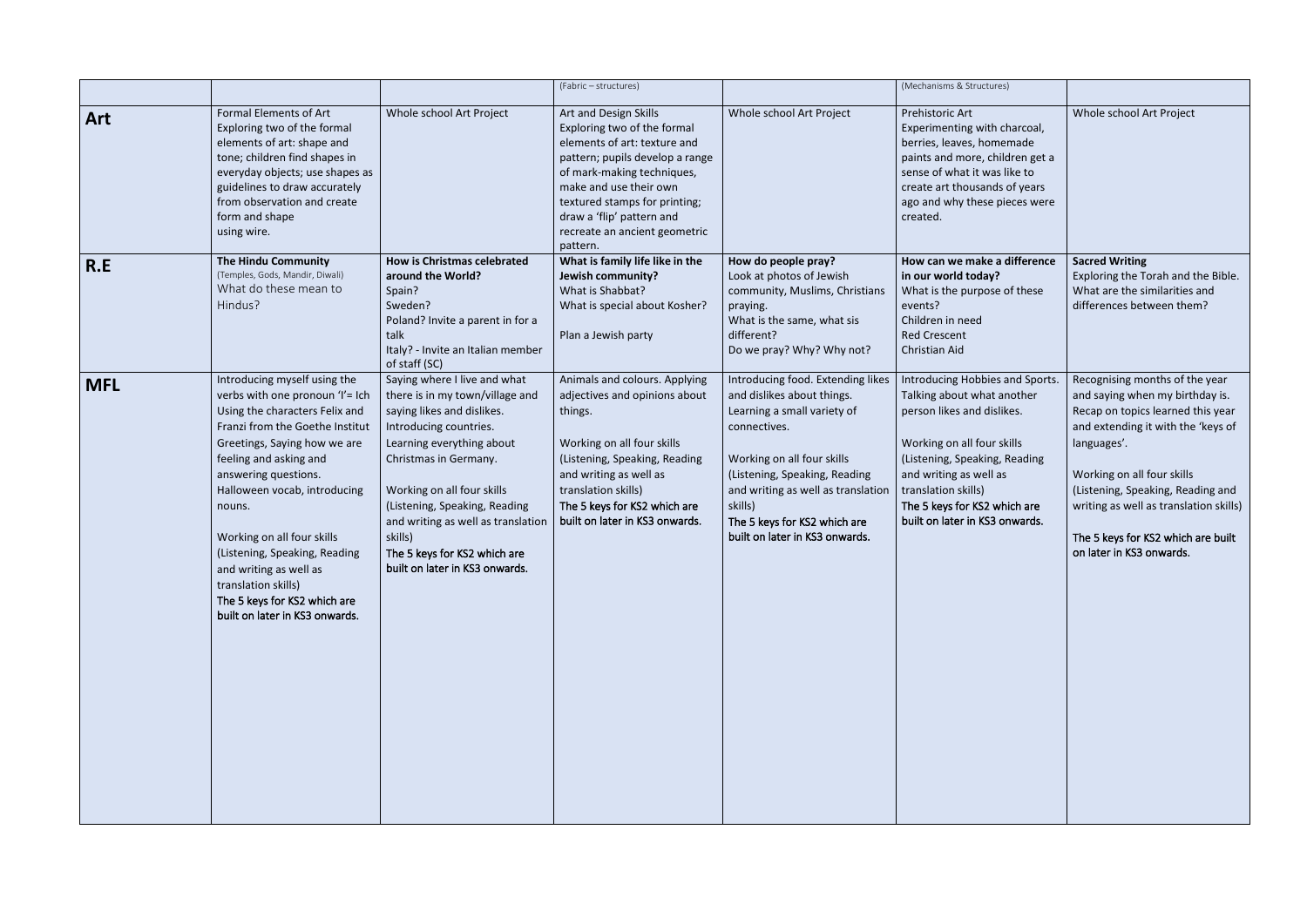|                                    |                                                                                                  |                                                                                                                                                                                                                                                                 |                          |                      |                                                                                                                                                                                             |                      |                                                       | Year 4                                                                                                                                                                                          |                      |                             |                                                                                                                                                                                                                                                                                                                                     |                            |                                  |                                                                                                                                                                                                                                                                                                               |                         |                                          |                                                                                                                                                                                                                                                                            |                    |
|------------------------------------|--------------------------------------------------------------------------------------------------|-----------------------------------------------------------------------------------------------------------------------------------------------------------------------------------------------------------------------------------------------------------------|--------------------------|----------------------|---------------------------------------------------------------------------------------------------------------------------------------------------------------------------------------------|----------------------|-------------------------------------------------------|-------------------------------------------------------------------------------------------------------------------------------------------------------------------------------------------------|----------------------|-----------------------------|-------------------------------------------------------------------------------------------------------------------------------------------------------------------------------------------------------------------------------------------------------------------------------------------------------------------------------------|----------------------------|----------------------------------|---------------------------------------------------------------------------------------------------------------------------------------------------------------------------------------------------------------------------------------------------------------------------------------------------------------|-------------------------|------------------------------------------|----------------------------------------------------------------------------------------------------------------------------------------------------------------------------------------------------------------------------------------------------------------------------|--------------------|
|                                    | Autumn 1                                                                                         |                                                                                                                                                                                                                                                                 |                          | Autumn 2             |                                                                                                                                                                                             |                      | Spring 1                                              |                                                                                                                                                                                                 |                      | Spring 2                    |                                                                                                                                                                                                                                                                                                                                     |                            | Summer 1                         |                                                                                                                                                                                                                                                                                                               |                         | Summer 2                                 |                                                                                                                                                                                                                                                                            |                    |
| <b>History</b>                     | Maya                                                                                             | <b>Similarity &amp; Difference</b><br>How was life similar for Mayans<br>and the Ancient Greeks?                                                                                                                                                                |                          |                      |                                                                                                                                                                                             |                      | <b>Roman Empire</b><br>over time?                     | Change & Continuity<br>How did the Romans change of                                                                                                                                             |                      |                             |                                                                                                                                                                                                                                                                                                                                     |                            | Causation<br>control of Britain? | Roman Empire in Britain<br>How did the Romans keep                                                                                                                                                                                                                                                            |                         |                                          |                                                                                                                                                                                                                                                                            |                    |
| Geography                          |                                                                                                  |                                                                                                                                                                                                                                                                 |                          | A Village in Brazil  |                                                                                                                                                                                             |                      |                                                       |                                                                                                                                                                                                 |                      | Settlements                 | Earthquakes & Human                                                                                                                                                                                                                                                                                                                 |                            |                                  |                                                                                                                                                                                                                                                                                                               |                         | Rainforests                              |                                                                                                                                                                                                                                                                            |                    |
| <b>Reading</b>                     | The Twits                                                                                        |                                                                                                                                                                                                                                                                 |                          | The Magic Finger     |                                                                                                                                                                                             |                      |                                                       |                                                                                                                                                                                                 |                      | The Roman Diary             |                                                                                                                                                                                                                                                                                                                                     |                            |                                  |                                                                                                                                                                                                                                                                                                               |                         | Kensuke's Kingdom                        |                                                                                                                                                                                                                                                                            |                    |
| <b>Writing Core</b><br><b>Text</b> | <b>Charlie and The Chocolate</b><br>Factory - Roald Dahl<br>Fiction<br>Non-<br>Poetry<br>Fiction |                                                                                                                                                                                                                                                                 |                          | Cressida Cowell      | How to Train a Dragon -                                                                                                                                                                     |                      | <b>Hodgson Burnett</b>                                | The Secret Garden - Francis                                                                                                                                                                     |                      | <b>Balit</b>                | Escape from Pompeii - Christina                                                                                                                                                                                                                                                                                                     |                            |                                  | Frost Heart - Jamie Littler                                                                                                                                                                                                                                                                                   |                         | Cherry                                   | The Great Kapok Tree - Lynne                                                                                                                                                                                                                                               |                    |
| <b>Writing</b>                     |                                                                                                  |                                                                                                                                                                                                                                                                 |                          | Poetry               | Fiction                                                                                                                                                                                     | Non-<br>Fiction      | Poetry                                                | Fiction                                                                                                                                                                                         | Non-<br>Fiction      | Poetry                      | Fiction                                                                                                                                                                                                                                                                                                                             | Non-<br>Fiction            | Poetry                           | Fiction                                                                                                                                                                                                                                                                                                       | Non-<br>Fiction         | Poetry                                   | Fiction                                                                                                                                                                                                                                                                    | Non-<br>Fiction    |
|                                    | <b>Simile</b>                                                                                    | Using text<br>as<br>stimulus                                                                                                                                                                                                                                    | Informati<br>on text $-$ | <b>Haiku</b>         | Using text<br>as<br>stimulus                                                                                                                                                                | Instructi<br>$ons -$ | The Owl<br>and the<br><b>Pussycat</b>                 | Using text<br>as<br>stimulus                                                                                                                                                                    | Informat<br>ion Text | <b>Kenning</b><br><b>S</b>  | Using text<br>as<br>stimulus                                                                                                                                                                                                                                                                                                        | <b>Explanat</b><br>$ion -$ | Rhythm<br>& Sound                | Using text<br>as<br>stimulus                                                                                                                                                                                                                                                                                  | <b>Newspa</b><br>$per-$ | Cinquain                                 | <b>Using text</b><br>as<br>stimulus                                                                                                                                                                                                                                        | Persuasi<br>$ve -$ |
| <b>Science</b>                     | Biology                                                                                          | <b>Classifying Organisms</b>                                                                                                                                                                                                                                    |                          | <b>Biology</b>       | <b>Food and Digestion</b>                                                                                                                                                                   |                      | Chemistry<br>Matter                                   | Particle Model and States of                                                                                                                                                                    |                      | <b>Physics</b><br>Sounds    |                                                                                                                                                                                                                                                                                                                                     |                            | <b>Physics</b><br>Electricity    |                                                                                                                                                                                                                                                                                                               |                         | Chemistry                                | <b>Properties of Materials</b>                                                                                                                                                                                                                                             |                    |
| <b>Music</b>                       | own<br>by layer.                                                                                 | Rhythm and pulse - Body and<br><b>Tuned Percussion</b><br>(Theme: Rainforests)<br>Exploring the rainforest through<br>music. Using a mixture of body<br>percussion and tuned percussion<br>instruments, pupils create their<br>rhythms of the rainforest, layer |                          | <b>Rock and Roll</b> | Performing as an ensemble -<br>Learning about the origin and<br>features of rock and roll music,<br>pupils learn how to play a<br>walking bass, the Hand Jive and<br>Rock Around the Clock. |                      | Drawing upon their<br>motifs.<br><b>Link: History</b> | Melody, pitch and patterns -<br><b>Adapting and Transposing</b><br><b>Motifs (Theme: Romans)</b><br>understanding of repeating<br>patterns in music, pupils are<br>introduced to the concept of |                      | (Theme: Hanami)<br>flowers. | <b>Soundscapes and Timbre -</b><br><b>Haiku, Music and Performance</b><br>This Japanese inspired topic<br>looks at the springtime festival<br>of Hanami, which celebrates the<br>fleeting beauty of spring<br>Learning about the Japanese<br>festival of Hanami which<br>celebrates spring and creating<br>soundscapes and music to |                            | <b>Carnival Sounds</b>           | Rhythm and Pulse - Samba and<br><b>Theme: South America)</b><br>Getting a feel for the music and<br>culture of South America,<br>children develop their<br>understanding of rhythm and<br>tempo and are introduced to<br>samba and the sights and<br>sounds of the carnival. They<br>focus on syncopation and |                         | <b>Blues</b><br>purpose.<br>blues<br>the | Performing as an ensemble -<br>Children are introduced to this<br>famous genre of music and its<br>history and learn to identify the<br>key features and mood of Blues<br>music and its importance and<br>Learning about the history of<br>music, pupils are introduced to |                    |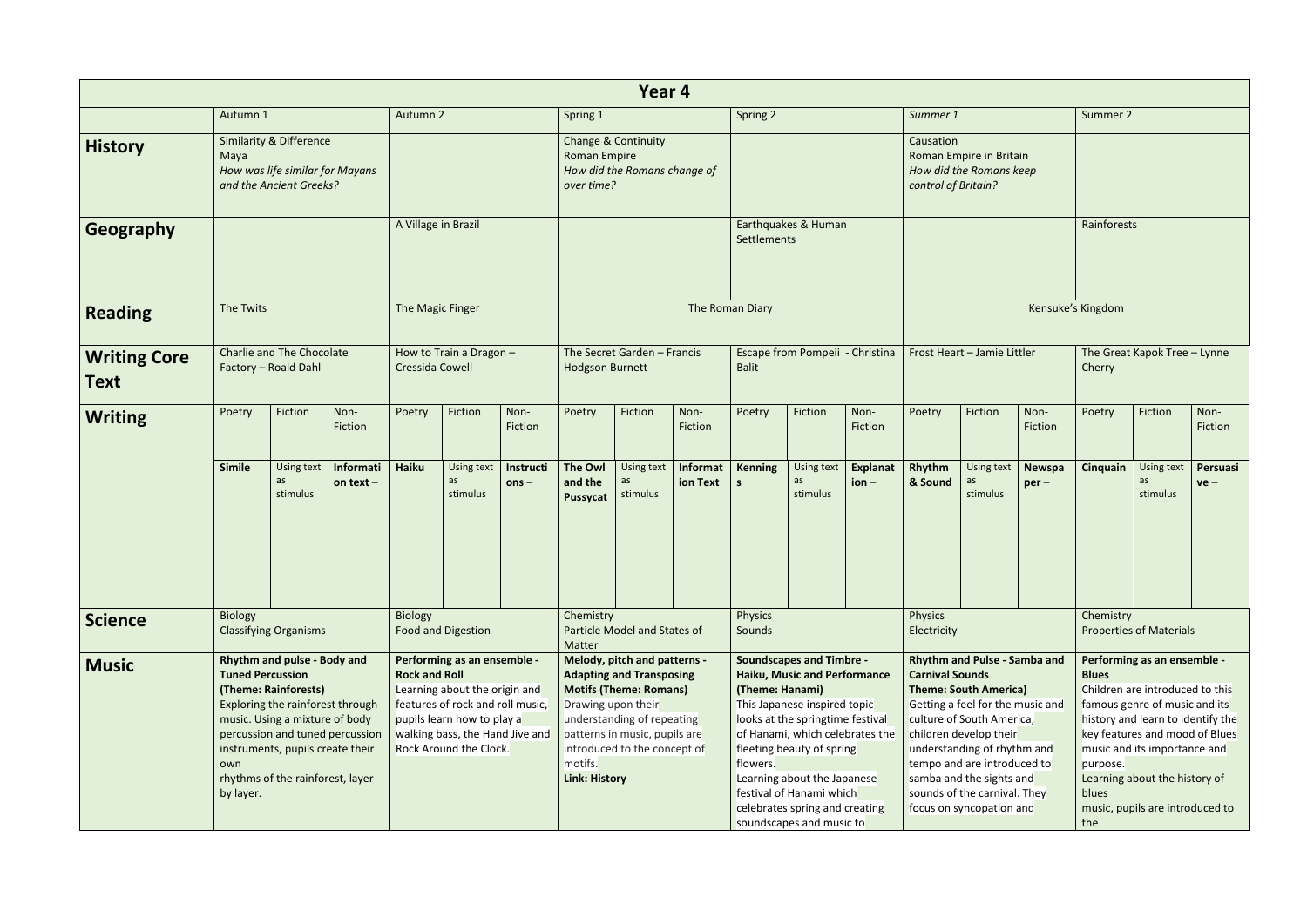|            |                                    |                                      |                                        | represent the falling cherry       | compose their own samba                                          | 12 bar blues before                               |
|------------|------------------------------------|--------------------------------------|----------------------------------------|------------------------------------|------------------------------------------------------------------|---------------------------------------------------|
|            |                                    |                                      |                                        | blossoms; exploring timbre         | break.                                                           | learning how to play it and                       |
|            |                                    |                                      |                                        | using their voices expressively.   |                                                                  | recognise it in other music.                      |
|            |                                    |                                      |                                        | Link: Hanami Festival (March/      |                                                                  | Pupils will perform the blues                     |
|            |                                    |                                      |                                        | <b>April 2022)</b>                 |                                                                  | scale and the 12 bar blues and                    |
|            |                                    |                                      |                                        |                                    |                                                                  | improvise a performance.                          |
| <b>ICT</b> | Coding                             | <b>Online Safety</b>                 | Spreadsheets                           | Lego                               | <b>Effective Search</b>                                          | <b>Making Music</b>                               |
|            |                                    |                                      | <b>Writing for Different Audiences</b> | Animation                          | Hardware Investigators                                           |                                                   |
| <b>PE</b>  | Gymnastics                         | Football<br><b>Ball Skills</b>       | Dodgeball                              | Basketball                         | Tennis                                                           | Athletics<br>Cricket                              |
|            | Fundamentals                       |                                      | <b>Fitness</b>                         | Netball                            | Rounders                                                         |                                                   |
|            | Whole School DT Activity:          | Packaging for Chocolate (CAD -       | Whole School DT Activity:              | Pizzas (food)                      | Swimming<br>Whole School DT Activity:                            | Swimming<br>Digital World - Mindful Moments Timer |
| <b>DT</b>  | Making a hanging decoration        | shell structure)                     | Purses                                 |                                    | <b>Fairground Rides</b>                                          | (Control)                                         |
|            |                                    |                                      | (Fabric - structures)                  |                                    | (Mechanisms & Structures)                                        |                                                   |
| Art        | <b>Formal Elements of Art</b>      | Whole school Art Project             | <b>Art and Design Skills</b>           | Whole school Art Project           | Every Picture Tells a Story                                      | Whole school Art Project                          |
|            | Exploring two of the formal        |                                      | Creating an optical illusion print,    |                                    | Analysing works of art and                                       |                                                   |
|            | elements of art: texture and       |                                      | replicating a plate in the famous      |                                    | creating photo collages and                                      |                                                   |
|            | pattern; pupils develop a range    |                                      | willow pattern, carving                |                                    | abstract art inspired by the                                     |                                                   |
|            | of mark-making techniques,         |                                      | sculptures out of soap, drawing        |                                    | works explored.                                                  |                                                   |
|            | make and use their own textured    |                                      | a collection of still life objects,    |                                    |                                                                  |                                                   |
|            | stamps for printing; draw a 'flip' |                                      | painting and mixing colours and        |                                    |                                                                  |                                                   |
|            | pattern and recreate an ancient    |                                      | learning about the role of a           |                                    |                                                                  |                                                   |
|            | geometric pattern.                 |                                      | 'curator.                              |                                    |                                                                  |                                                   |
| R.E        | <b>Sikhs in Britain</b>            | <b>Different Places of Christian</b> | <b>Commitment and Belonging</b>        | Easter - a festival of new life or | <b>Good and Evil</b>                                             | Peace                                             |
|            |                                    | Worship                              | How do people who are                  | sacrifice?                         | What makes a person good                                         | What is peace?                                    |
|            | What can we learn from a Sikh      | Look at pictures, video clips of     | religious commit to their              | Explore the Easter story. Explore  | person or a bad person? What                                     | What does 'finding peace' mean                    |
|            | visitor? What do these themes      | Quakers, Pentecostal, Salvation      | religion?                              | the word 'temptation'. Use         | do different religions say? Can                                  | to ourselves and others?                          |
|            | mean to us?                        | Army, Baptist.                       | How do they show                       | chocolate to explore this feeling. | one person be both good and                                      | What is world peace?                              |
|            |                                    | What kind of place of worship        | commitment?                            | How does this link with the        | evil? Explore/share - listen to                                  | Is Islamic prayer peaceful?                       |
|            |                                    | would you like?                      | Do different religions have            | Easter story? What is the real     | ideas.                                                           |                                                   |
|            |                                    | Children to create their own         | differences and similarities?          | meaning of Easter to Christians?   |                                                                  |                                                   |
|            |                                    | place of worship. Must be able       |                                        | What does Easter mean to           |                                                                  |                                                   |
|            |                                    | to justify.                          |                                        | us/you/me?                         |                                                                  |                                                   |
| <b>MFL</b> | Introducing myself using the       | Saying where I live and what         | Animals and colours. Applying          | Introducing food. Extending        | Introducing Hobbies and Sports.   Recognising months of the year |                                                   |
|            | verbs with one pronoun 'I' = Ich   | there is in my town/village and      | adjectives and opinions about          | likes and dislikes about things.   | Talking about what another                                       | and saying when my birthday is.                   |
|            | Using the characters Felix and     | saying likes and dislikes.           | things.                                | Learning a small variety of        | person likes and dislikes.                                       | Recap on topics learned this                      |
|            | Franzi from the Goethe Institut    | Introducing countries.               |                                        | connectives.                       |                                                                  | year and extending it with the                    |
|            | Greetings, Saying how we are       | Learning everything about            | Working on all four skills             |                                    | Working on all four skills                                       | 'keys of languages'.                              |
|            | feeling and asking and answering   | Christmas in Germany.                | (Listening, Speaking, Reading          | Working on all four skills         | (Listening, Speaking, Reading                                    |                                                   |
|            | questions. Halloween vocab,        |                                      | and writing as well as                 | (Listening, Speaking, Reading      | and writing as well as                                           | Working on all four skills                        |
|            | introducing nouns.                 | Working on all four skills           | translation skills)                    | and writing as well as             | translation skills)                                              | (Listening, Speaking, Reading                     |
|            |                                    | (Listening, Speaking, Reading        | The 5 keys for KS2 which are           | translation skills)                | The 5 keys for KS2 which are                                     | and writing as well as translation                |
|            | Working on all four skills         | and writing as well as               | built on later in KS3 onwards.         | The 5 keys for KS2 which are       | built on later in KS3 onwards                                    | skills)                                           |
|            | (Listening, Speaking, Reading and  | translation skills)                  |                                        | built on later in KS3 onwards.     |                                                                  |                                                   |
|            | writing as well as translation     | The 5 keys for KS2 which are         |                                        |                                    |                                                                  | The 5 keys for KS2 which are                      |
|            | skills)                            | built on later in KS3 onwards.       |                                        |                                    |                                                                  | built on later in KS3 onwards.                    |
|            | The 5 keys for KS2 which are built |                                      |                                        |                                    |                                                                  |                                                   |
|            | on later in KS3 onwards.           |                                      |                                        |                                    |                                                                  |                                                   |
|            |                                    |                                      |                                        |                                    |                                                                  |                                                   |
|            |                                    |                                      |                                        |                                    |                                                                  |                                                   |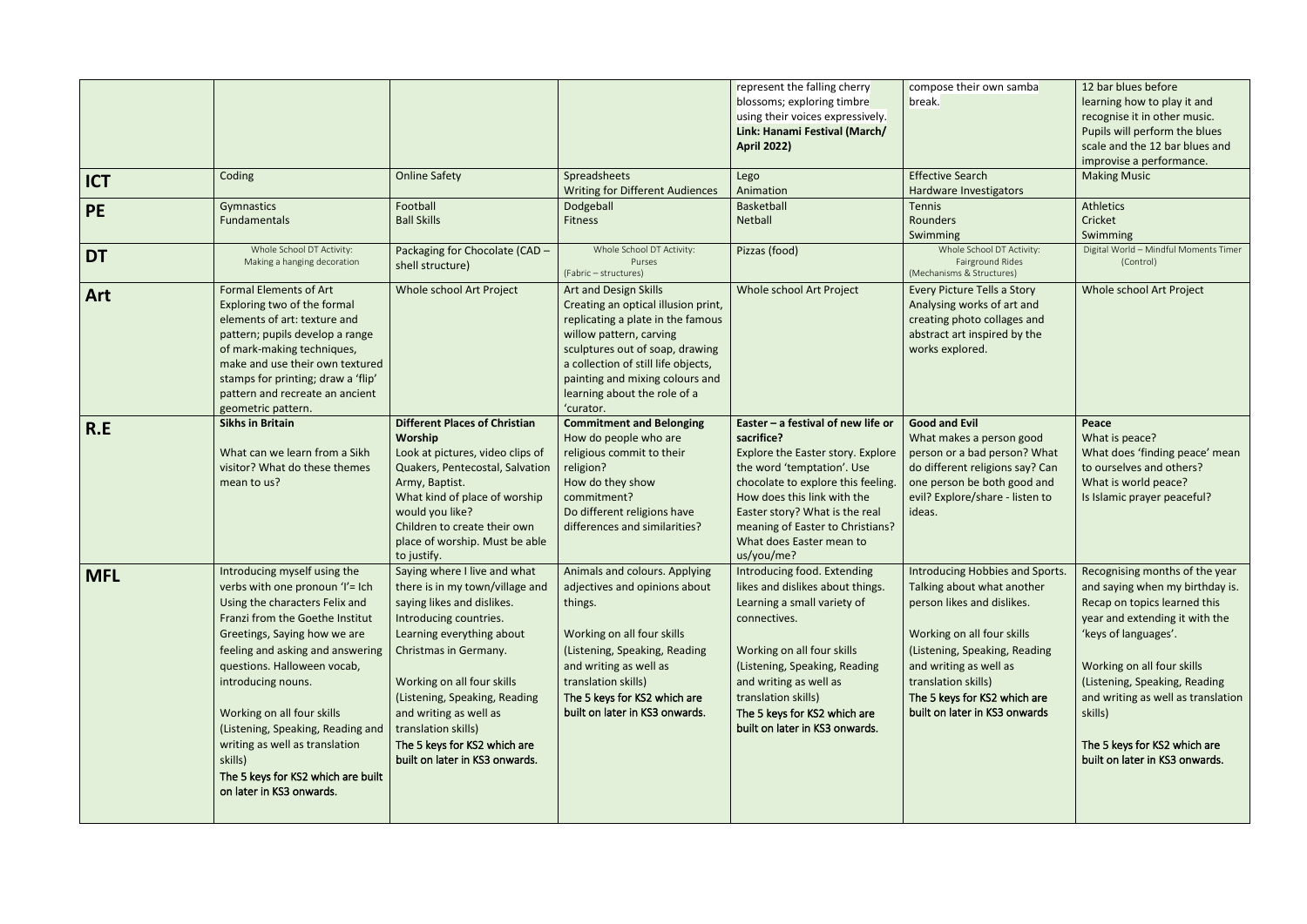|                                    |                                                                                                                                                                                                                                                                                                                                                                    |                                                                                                                                        |                                                                           |                                                                                                                                                                                                                                                                                |                                      |                                                                     |                                                                                                                                                                                                                                                                                | Year 5                                                       |                 |                                                                                                                                                                                                                               |                              |                                  |                                                                                                                                                                                                                                                                                                                                                                              |                                                                                                                                    |                                                  |                                                                                                                                                                                                                                                                                                                                    |                                         |                      |
|------------------------------------|--------------------------------------------------------------------------------------------------------------------------------------------------------------------------------------------------------------------------------------------------------------------------------------------------------------------------------------------------------------------|----------------------------------------------------------------------------------------------------------------------------------------|---------------------------------------------------------------------------|--------------------------------------------------------------------------------------------------------------------------------------------------------------------------------------------------------------------------------------------------------------------------------|--------------------------------------|---------------------------------------------------------------------|--------------------------------------------------------------------------------------------------------------------------------------------------------------------------------------------------------------------------------------------------------------------------------|--------------------------------------------------------------|-----------------|-------------------------------------------------------------------------------------------------------------------------------------------------------------------------------------------------------------------------------|------------------------------|----------------------------------|------------------------------------------------------------------------------------------------------------------------------------------------------------------------------------------------------------------------------------------------------------------------------------------------------------------------------------------------------------------------------|------------------------------------------------------------------------------------------------------------------------------------|--------------------------------------------------|------------------------------------------------------------------------------------------------------------------------------------------------------------------------------------------------------------------------------------------------------------------------------------------------------------------------------------|-----------------------------------------|----------------------|
|                                    | Autumn 1                                                                                                                                                                                                                                                                                                                                                           |                                                                                                                                        |                                                                           | <b>Autumn 2</b>                                                                                                                                                                                                                                                                |                                      |                                                                     | Spring 1                                                                                                                                                                                                                                                                       |                                                              |                 | <b>Spring 2</b>                                                                                                                                                                                                               |                              |                                  | Summer 1                                                                                                                                                                                                                                                                                                                                                                     |                                                                                                                                    |                                                  | Summer 2                                                                                                                                                                                                                                                                                                                           |                                         |                      |
| <b>History</b>                     | today?                                                                                                                                                                                                                                                                                                                                                             | <b>Similarity &amp; Difference</b><br><b>Settlement by Anglo Saxon</b><br>What can we learn about the<br>Anglo-Saxons from what we see |                                                                           |                                                                                                                                                                                                                                                                                |                                      |                                                                     | Causation<br><b>Viking Invasions</b><br>deserve it?                                                                                                                                                                                                                            | Why do the Vikings have a<br>violent reputation, and do they |                 |                                                                                                                                                                                                                               |                              |                                  | roses<br>control?                                                                                                                                                                                                                                                                                                                                                            | <b>Historical Significance</b><br>The Tudors $-$ The war of the<br>Is it right for people of the same<br>country to fight each for |                                                  |                                                                                                                                                                                                                                                                                                                                    |                                         |                      |
| <b>Geography</b>                   |                                                                                                                                                                                                                                                                                                                                                                    |                                                                                                                                        |                                                                           |                                                                                                                                                                                                                                                                                | <b>Investigating the World Trade</b> |                                                                     |                                                                                                                                                                                                                                                                                |                                                              |                 | <b>Investigating Water</b>                                                                                                                                                                                                    |                              |                                  |                                                                                                                                                                                                                                                                                                                                                                              |                                                                                                                                    |                                                  |                                                                                                                                                                                                                                                                                                                                    | <b>Climate Across the World</b>         |                      |
| <b>Reading</b>                     |                                                                                                                                                                                                                                                                                                                                                                    |                                                                                                                                        | <b>Butterfly Lion</b>                                                     |                                                                                                                                                                                                                                                                                |                                      |                                                                     |                                                                                                                                                                                                                                                                                |                                                              |                 | <b>Viking Boy</b>                                                                                                                                                                                                             |                              |                                  |                                                                                                                                                                                                                                                                                                                                                                              |                                                                                                                                    |                                                  | Cosmic                                                                                                                                                                                                                                                                                                                             |                                         |                      |
| <b>Writing Core</b><br><b>Text</b> | <b>Beowulf - Michael Morpurgo</b><br>Fiction<br>Non-<br>Poetry<br>Fiction                                                                                                                                                                                                                                                                                          |                                                                                                                                        |                                                                           | The Lost Thing                                                                                                                                                                                                                                                                 |                                      |                                                                     | <b>Joe Stanton</b>                                                                                                                                                                                                                                                             | Arthur and the Golden Rope -                                 |                 |                                                                                                                                                                                                                               | The Water Tower - Gary Crew  |                                  |                                                                                                                                                                                                                                                                                                                                                                              | <b>Treason -Berlie Doherty</b>                                                                                                     |                                                  | - Marus Motum                                                                                                                                                                                                                                                                                                                      | <b>Curiosity: Story of a Mars Rover</b> |                      |
| <b>Writing</b>                     |                                                                                                                                                                                                                                                                                                                                                                    |                                                                                                                                        |                                                                           | Poetry                                                                                                                                                                                                                                                                         | Fiction                              | Non-<br><b>Fiction</b>                                              | Poetry                                                                                                                                                                                                                                                                         | Fiction                                                      | Non-<br>Fiction | Poetry                                                                                                                                                                                                                        | <b>Fiction</b>               | Non-<br>Fiction                  | Poetry                                                                                                                                                                                                                                                                                                                                                                       | <b>Fiction</b>                                                                                                                     | Non-<br>Fiction                                  | Poetry                                                                                                                                                                                                                                                                                                                             | Fiction                                 | Non-<br>Fiction      |
|                                    | Metapho                                                                                                                                                                                                                                                                                                                                                            | Using text<br>as<br>stimulus                                                                                                           | Informati<br>on text                                                      | Haiki                                                                                                                                                                                                                                                                          | <b>Using text</b><br>as<br>stimulus  | <b>Discussio</b><br>n text                                          | <b>Image</b>                                                                                                                                                                                                                                                                   | Using text<br>as<br>stimulus                                 | Newspa<br>per   | Personifi<br>cation                                                                                                                                                                                                           | Using text<br>as<br>stimulus | Persuasi<br>ve text              | Descripti<br>on                                                                                                                                                                                                                                                                                                                                                              | <b>Using text</b><br>as<br>stimulus                                                                                                | Instructi<br>ons                                 | Song:<br>Space<br>oddity                                                                                                                                                                                                                                                                                                           | Using text<br>as<br>stimulus            | Informat<br>ion text |
| <b>Science</b>                     | Chemistry                                                                                                                                                                                                                                                                                                                                                          |                                                                                                                                        |                                                                           | Energy                                                                                                                                                                                                                                                                         | <b>Biology, Chemistry, Physics</b>   |                                                                     | <b>Biology</b><br><b>Life Cycles</b>                                                                                                                                                                                                                                           |                                                              |                 | <b>Biology</b>                                                                                                                                                                                                                | <b>Human Development</b>     |                                  | <b>Physics</b><br><b>Forces</b>                                                                                                                                                                                                                                                                                                                                              |                                                                                                                                    |                                                  | <b>Physics</b><br>Earth & Space                                                                                                                                                                                                                                                                                                    |                                         |                      |
| <b>Music</b>                       | <b>Separating Mixtures</b><br><b>Melody patterns -Looping and</b><br><b>Remixing</b><br>Children will learn how dance<br>music is created,<br>focusing particularly on the use<br>of loops, and learn to play a well-<br>known song before putting a<br>dance music spin to it.<br>(Will need access to laptops for<br>this unit)<br><b>**NMPAT FIRST ACCESS**</b> |                                                                                                                                        | <b>Notation</b><br><b>Theme: Egyptians</b><br>Learning<br>staff notation. | <b>Pitch and rhythm - Composing</b><br>Based on the theme of Ancient<br>Egypt, children learn to identify<br>the pitch and rhythm of written<br>notes and experimenting with<br>notating their compositions<br>using hieroglyphs and standard<br><b>**NMPAT FIRST ACCESS**</b> |                                      | festival of colour.<br>(Theme: Holi)<br>to represent Holi.<br>2022) | <b>Timbre and Soundscapes -</b><br><b>Composition to represent the</b><br>Children explore the<br>associations between music,<br>sounds and colour, building up<br>to composing and performing<br>their own musical composition<br>Link: Holi Festival (17 <sup>th</sup> March |                                                              |                 | <b>Rhythm and Melodic Patterns</b><br>(South and West Africa)<br>Children learn 'Shosholoza', a<br>traditional South African song,<br>play the accompanying chords<br>using tuned percussion and<br>learn to play the djembe. |                              | and familiar.<br><b>learning</b> | Changes in pitch, tempo and<br>dynamics (Theme: Rivers)<br>Learning to listen to changes in<br>pitch, tempo and dynamics and<br>relate it to something tangible<br>Associating the stages of the<br>river with different rhythms and<br>what an ostinato is and how it's<br>used in music. Children will sing<br>in two parts expression and<br>dynamics, create and sing an |                                                                                                                                    | <b>Musical Theatre</b><br>piece to tell a story. | Singing as an ensemble -<br>Children are introduced to<br>musical theatre, learning how<br>singing, acting and dancing can<br>be combined to give an overall<br>performance. They will perform<br>a vocal ostinato as part of a<br>layered ensemble, identify<br>features of songs from musical<br>theatre and compose an original |                                         |                      |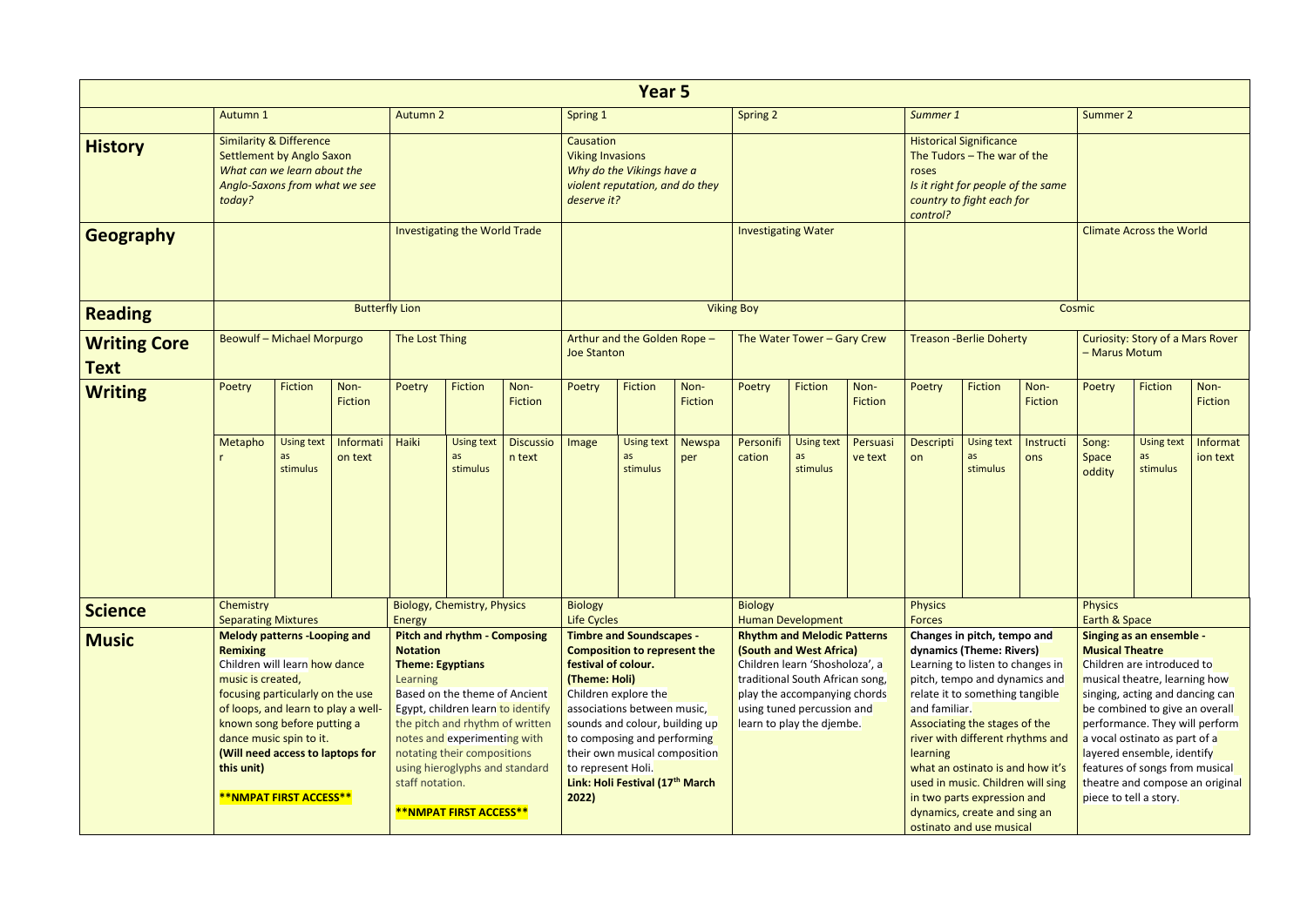|            |                                                                                                                                                                                                                                                                                                                                                 |                                                                                                                                                                                                                                                                                                                 |                                                                                                                                                                                                                                                                                                                                             |                                                                                                                                                                                                                                                                                                                                                              | vocabulary to describe the<br>detailed features of a piece of<br>music.                                                                                                                                                                                                                                               |                                                                                                                                                                                                                                                                                                                         |
|------------|-------------------------------------------------------------------------------------------------------------------------------------------------------------------------------------------------------------------------------------------------------------------------------------------------------------------------------------------------|-----------------------------------------------------------------------------------------------------------------------------------------------------------------------------------------------------------------------------------------------------------------------------------------------------------------|---------------------------------------------------------------------------------------------------------------------------------------------------------------------------------------------------------------------------------------------------------------------------------------------------------------------------------------------|--------------------------------------------------------------------------------------------------------------------------------------------------------------------------------------------------------------------------------------------------------------------------------------------------------------------------------------------------------------|-----------------------------------------------------------------------------------------------------------------------------------------------------------------------------------------------------------------------------------------------------------------------------------------------------------------------|-------------------------------------------------------------------------------------------------------------------------------------------------------------------------------------------------------------------------------------------------------------------------------------------------------------------------|
| <b>ICT</b> | Coding                                                                                                                                                                                                                                                                                                                                          | <b>Online Safety</b>                                                                                                                                                                                                                                                                                            | Spreadsheets                                                                                                                                                                                                                                                                                                                                | <b>Databases</b>                                                                                                                                                                                                                                                                                                                                             | <b>Game Creator</b><br><b>3D Modelling</b>                                                                                                                                                                                                                                                                            | <b>Concept Mas</b>                                                                                                                                                                                                                                                                                                      |
| <b>PE</b>  | <b>Gymnastics</b><br><b>Basketball</b>                                                                                                                                                                                                                                                                                                          | <b>Dodgeball</b><br><b>Netball</b>                                                                                                                                                                                                                                                                              | Football<br><b>Fundamentals</b><br>Swimming                                                                                                                                                                                                                                                                                                 | <b>Ball Skills</b><br><b>Fitness</b><br>Swimming                                                                                                                                                                                                                                                                                                             | <b>Tennis</b><br>Rounders                                                                                                                                                                                                                                                                                             | <b>Athletics</b><br>Cricket                                                                                                                                                                                                                                                                                             |
| <b>DT</b>  | Whole School DT Activity:<br>Making a hanging decoration                                                                                                                                                                                                                                                                                        | Seasonal Biscuits<br>(Food)                                                                                                                                                                                                                                                                                     | Whole School DT Activity:<br>Purses<br>(Fabric - structures)                                                                                                                                                                                                                                                                                | <b>Bridges - Structures</b>                                                                                                                                                                                                                                                                                                                                  | Whole School DT Activity:<br><b>Fairground Rides</b><br>(Mechanisms & Structures)                                                                                                                                                                                                                                     | Toys with moving parts<br>(Cam mechanisms)                                                                                                                                                                                                                                                                              |
| <b>Art</b> | <b>Formal Elements of Art</b><br>Learning how to draw from<br>observation, creating a print and<br>drawing from different<br>perspectives. Learning about the<br>role of an architect and<br>considering why houses look the<br>way they do and whether there<br>is scope to change and improve<br>them.                                        | <b>Whole school Art Project</b>                                                                                                                                                                                                                                                                                 | <b>Art and Design Skills</b><br>Designing an invention,<br>expanding on an observational<br>drawing, using a poem to create<br>a portrait, painting an enlarged<br>section of a drawn collage and<br>learning how to 'think' like an<br>artist.                                                                                             | <b>Whole school Art Project</b>                                                                                                                                                                                                                                                                                                                              | <b>Every Picture Tells a Story</b><br>Analysing the intentions of artist<br>Banksy; making ink symmetry<br>prints inspired by psychologist<br>Rorschach; telling a story using<br>emojis; using drama to recreate<br>a poignant war scene and<br>creating art inspired by the<br>ceramic work of Magdalene<br>Odundo. | Whole school Art Project                                                                                                                                                                                                                                                                                                |
| R.E        | <b>Words of wisdom</b><br><b>Explore Gospels (stories of</b><br>Jesus), Stories of Guru Nanak<br>(Sikh) And Islamic Stories.<br>What do these stories tell us?<br>What does it mean to live as a<br>Christian, Sikh, Muslim?                                                                                                                    | <b>Whose World is it?</b><br>How was the world created?<br>Explore views, listen with<br>respect.<br>Why should I care about the<br>world today?<br>(Link to climate crisis)                                                                                                                                    | <b>Art and Music in Religion</b><br>Crosses in Ecuador created on<br>death to tell a person's life<br>story. Islamic art doesn't have<br>people depicted - how are they<br>portrayed instead? Modern art<br>depictions of Bible stories -<br>Eastern Orthodox imagery.<br>Listen to some religious music -<br>what do you feel around this? | <b>The Easter Story</b><br><b>Explore and dissect the Easter</b><br>story. Re-write the Christian<br>story $-$ own version for an<br>audience of Year 2 children.                                                                                                                                                                                            | <b>People of Faith</b><br>What does it mean to be a<br>person of faith today?<br>How does being a Christian<br>affect a Christian's life?<br>How does being a Muslim<br>change the way a Muslim live?                                                                                                                 | What is Islam?<br>What is our knowledge of Islam?<br>Can we create our own version<br>of a knowledge organiser? Key<br>words - Koran-Hajj-99 article -<br>prayer.                                                                                                                                                       |
| <b>MFL</b> | Introducing myself using the<br>verbs with one pronoun 'I' = Ich<br>Greetings, Saying how we are<br>feeling, my age, likes and dislikes<br>and where we live.<br>Working on all four skills<br>(Listening, Speaking, Reading and<br>writing as well as translation<br>skills)<br>The 5 keys for KS2 which are built<br>on later in KS3 onwards. | Recapping on colours and<br>countries. Opinion phrases and<br>extending connectives. Working<br>with the 'keys of languages'.<br>Working on all four skills<br>(Listening, Speaking, Reading<br>and writing as well as<br>translation skills)<br>The 5 keys for KS2 which are<br>built on later in KS3 onwards. | Introducing animals and family<br>members. Applying adjectives<br>with these.<br>Working on all four skills<br>(Listening, Speaking, Reading<br>and writing as well as<br>translation skills)<br>The 5 keys for KS2 which are<br>built on later in KS3 onwards.                                                                             | Free time. Talking about a<br>variety of hobbies and sports.<br>Looking at Sports they do in<br>German speaking countries.<br>Applying opinions and reasons<br>with these.<br>Working on all four skills<br>(Listening, Speaking, Reading<br>and writing as well as<br>translation skills)<br>The 5 keys for KS2 which are<br>built on later in KS3 onwards. | Introducing school and school<br>subjects which are studied in<br>Germany and the UK.<br>Recognising comparatives.<br>Working on all four skills<br>(Listening, Speaking, Reading<br>and writing as well as<br>translation skills)<br>The 5 keys for KS2 which are<br>built on later in KS3 onwards.                  | Talking about holidays and<br>places to go and stay. Stating<br>opinions about it.<br>Recapping on all subjects<br>covered this year.<br>Working on all four skills<br>(Listening, Speaking, Reading<br>and writing as well as<br>translation skills)<br>The 5 keys for KS2 which are<br>built on later in KS3 onwards. |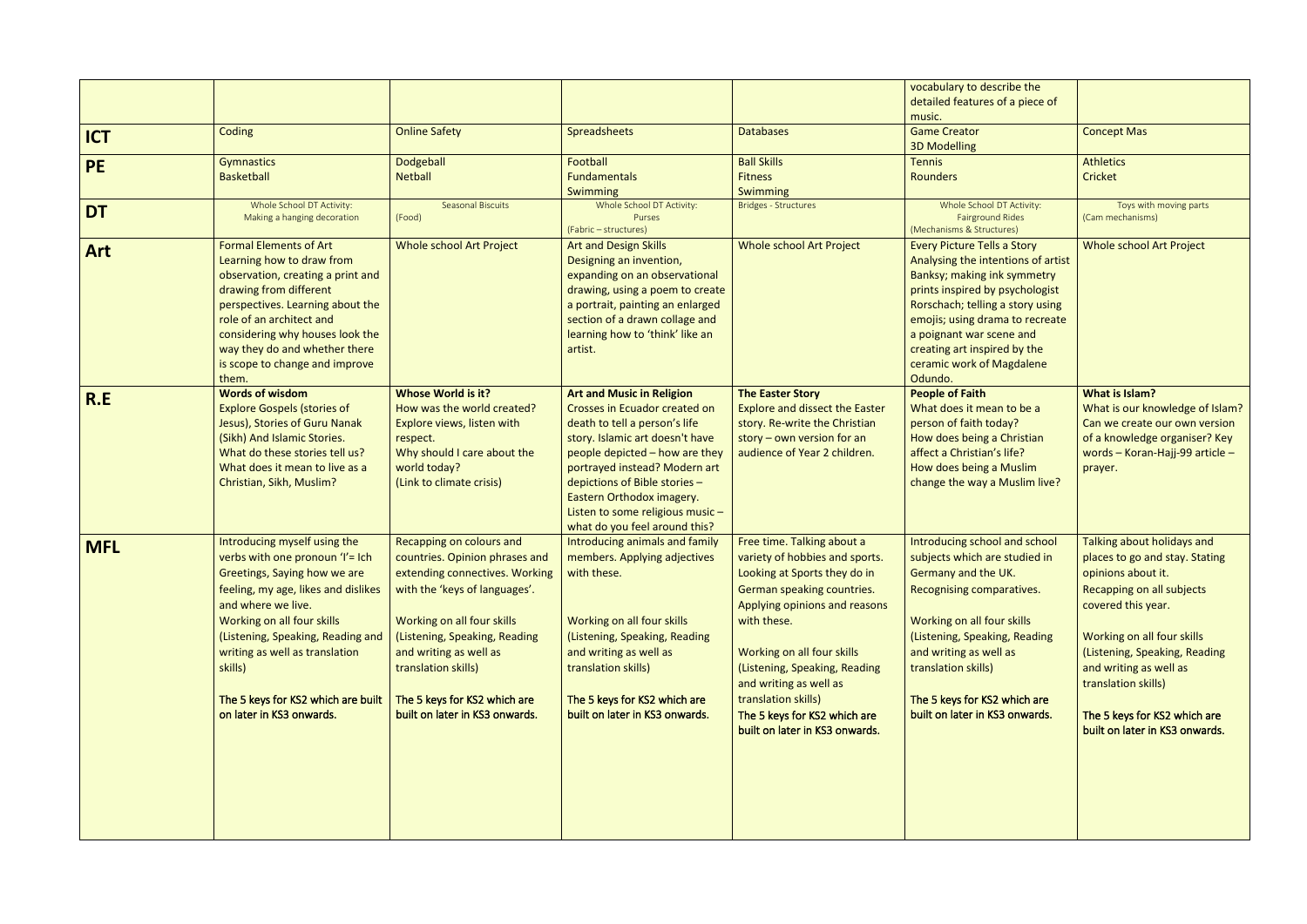|                             |                                                                                                                                                                                                                                                                                                                                                                                       |                                                                                                   |                      |                                                                                                                                                                                                                                                      |                                      |                         |                                                                                                                                                                                                                                                                                                                               | Year <sub>6</sub>                                               |                                          |                                                                                                                                                                                                                                                            |                                                             |                          |                                                                                                                                                                                                                                 |                                                                                            |                             |                                                                                                                                                                                                                                                                                                  |                                                                     |  |
|-----------------------------|---------------------------------------------------------------------------------------------------------------------------------------------------------------------------------------------------------------------------------------------------------------------------------------------------------------------------------------------------------------------------------------|---------------------------------------------------------------------------------------------------|----------------------|------------------------------------------------------------------------------------------------------------------------------------------------------------------------------------------------------------------------------------------------------|--------------------------------------|-------------------------|-------------------------------------------------------------------------------------------------------------------------------------------------------------------------------------------------------------------------------------------------------------------------------------------------------------------------------|-----------------------------------------------------------------|------------------------------------------|------------------------------------------------------------------------------------------------------------------------------------------------------------------------------------------------------------------------------------------------------------|-------------------------------------------------------------|--------------------------|---------------------------------------------------------------------------------------------------------------------------------------------------------------------------------------------------------------------------------|--------------------------------------------------------------------------------------------|-----------------------------|--------------------------------------------------------------------------------------------------------------------------------------------------------------------------------------------------------------------------------------------------------------------------------------------------|---------------------------------------------------------------------|--|
|                             | Autumn 1                                                                                                                                                                                                                                                                                                                                                                              |                                                                                                   |                      | Autumn 2                                                                                                                                                                                                                                             |                                      |                         | Spring 1                                                                                                                                                                                                                                                                                                                      |                                                                 |                                          | Spring 2                                                                                                                                                                                                                                                   |                                                             |                          | Summer 1                                                                                                                                                                                                                        |                                                                                            |                             | Summer 2                                                                                                                                                                                                                                                                                         |                                                                     |  |
| <b>History</b>              | The Victorians                                                                                                                                                                                                                                                                                                                                                                        | The Longitudinal Study<br>Is it fair for the Victorian period<br>to be called 'The Golden Years'? |                      |                                                                                                                                                                                                                                                      |                                      |                         | Causation<br>The World at War<br>the world?                                                                                                                                                                                                                                                                                   | Why did the world go to war<br>and what impact did this have in |                                          |                                                                                                                                                                                                                                                            |                                                             |                          | Democracy                                                                                                                                                                                                                       | Change & Continuity Empire and<br>How have people's rights in<br>Europe changed over time? |                             |                                                                                                                                                                                                                                                                                                  |                                                                     |  |
| Geography                   |                                                                                                                                                                                                                                                                                                                                                                                       |                                                                                                   |                      |                                                                                                                                                                                                                                                      | Improving the Environment            |                         |                                                                                                                                                                                                                                                                                                                               |                                                                 |                                          | Living on the Edge                                                                                                                                                                                                                                         |                                                             |                          |                                                                                                                                                                                                                                 |                                                                                            |                             | I am a Geographer                                                                                                                                                                                                                                                                                |                                                                     |  |
| <b>Reading</b>              |                                                                                                                                                                                                                                                                                                                                                                                       |                                                                                                   |                      | Cogheart                                                                                                                                                                                                                                             |                                      |                         |                                                                                                                                                                                                                                                                                                                               |                                                                 |                                          | Letters from the Lighthouse                                                                                                                                                                                                                                |                                                             |                          |                                                                                                                                                                                                                                 |                                                                                            |                             | Holes                                                                                                                                                                                                                                                                                            |                                                                     |  |
| <b>Writing Core</b><br>Text | Far From Home - Berlie Doherty<br>Fiction<br>Non-<br>Poetry<br>Fiction                                                                                                                                                                                                                                                                                                                |                                                                                                   |                      |                                                                                                                                                                                                                                                      | Darwin's Dragons - Lindsay<br>Galvin |                         |                                                                                                                                                                                                                                                                                                                               | Piano - Literacy Shed                                           |                                          |                                                                                                                                                                                                                                                            | The Boy in the Girl's Bathroom -<br>Louis Sachar            |                          |                                                                                                                                                                                                                                 |                                                                                            |                             | Holes - Louise Sachar                                                                                                                                                                                                                                                                            |                                                                     |  |
| <b>Writing</b>              | Fiction<br>Non-<br>Poetry<br>Fiction                                                                                                                                                                                                                                                                                                                                                  |                                                                                                   | Poetry               | Fiction                                                                                                                                                                                                                                              | Non-<br>Fiction                      | Poetry                  | Fiction                                                                                                                                                                                                                                                                                                                       | Non-<br>Fiction                                                 | Poetry                                   | Fiction                                                                                                                                                                                                                                                    | Non-<br>Fiction                                             | Poetry                   | Fiction                                                                                                                                                                                                                         | Non-<br>Fiction                                                                            |                             |                                                                                                                                                                                                                                                                                                  |                                                                     |  |
|                             | Personific<br>using text<br>Cotton<br>Tyger<br>using text<br>as<br>Tyger<br>as<br>Mill non-<br>ation<br>stimulus<br>stimulus<br>chronolo<br>$Poem -$<br>The tale<br>Cotton<br>gical<br>οf<br>mill<br>report<br>custard<br>machines<br>The<br>dragon<br>The<br>highway<br>man<br>performa                                                                                              |                                                                                                   | Informati<br>on text | The<br>book of<br>wonder<br>- based<br>on<br>magic<br>box                                                                                                                                                                                            | using text<br>as<br>stimulus         | Newspa<br>per           | Alphabet<br>poem                                                                                                                                                                                                                                                                                                              | using text<br>as<br>stimulus                                    | Balanced<br>argumen                      | Image<br>poem                                                                                                                                                                                                                                              | using text<br>as<br>stimulus                                | Discussio<br>n           | Rap/<br>rhyme                                                                                                                                                                                                                   | using text<br>as<br>stimulus                                                               | Persuasi<br>ve              |                                                                                                                                                                                                                                                                                                  |                                                                     |  |
| <b>Science</b>              | <b>Physics</b><br>Electricity                                                                                                                                                                                                                                                                                                                                                         |                                                                                                   |                      | nce<br><b>Biology</b><br>Evolution                                                                                                                                                                                                                   | Dynamics, pitch and texture          |                         | Physics<br>Light                                                                                                                                                                                                                                                                                                              | Singing, Pitch and singing as an                                |                                          | <b>Biology</b>                                                                                                                                                                                                                                             | <b>Further Classification</b><br>Rhythm, pulse and timbre - |                          | <b>Biology</b>                                                                                                                                                                                                                  | Functions of the Human Body<br>Timbre and soundscapes - Film                               |                             | Chemistry                                                                                                                                                                                                                                                                                        | <b>Physical and Chemical Changes</b><br>Performing as an ensemble - |  |
| <b>Music</b>                | <b>Advanced rhythm and pulse</b><br>Children will explore the Kodaly<br>music method and identify the<br>difference between pulse and<br>rhythm. They will explore<br>rhythmic patterns in order to<br>develop a sense of pulse before<br>composing and using this<br>understanding to create a<br>composition of their own.<br><b>**NMPAT FIRST ACCESS**</b><br>14.9.2021-30.10.2021 |                                                                                                   |                      | (Theme: Fingal's cave)<br>Appraising the work of<br>Mendelssohn and further<br>developing the skills of<br>improvisation and use<br>dynamics, texture and pitch to<br>create a group composition.<br>** NMPAT FIRST ACCESS**<br>14.9.2021-30.10.2021 |                                      | $\mathbf{2}$<br>method. | ensemble - Songs of World War<br>Developing pitch and control.<br>Learning how to identify pitches<br>and notate a melody using<br>pitches. Children will sing in<br>harmony with expression and<br>dynamics, improve accuracy in<br>pitch using the Kodaly solfa<br>Developing pitch, control and<br>confidence when singing |                                                                 | Transposition<br>(Pop Art)<br>variation. | Children explore the musical<br>concept of theme and variations<br>and discover how rhythms can<br>'translate' onto different<br>instruments. They will perform<br>rhythms using the Kodaly<br>method, identify sounds and<br>compose a rhythmic theme and |                                                             | <b>Music</b><br>a theme. | Exploring and identifying the<br>characteristics of film music.<br>Creating a composition and<br>graphic score to perform<br>alongside a film. Pupils will<br>create and notate a composition<br>which uses sounds to represent |                                                                                            | leavers song<br>expression. | Composing and performing a<br>Children will create their very own<br>leavers' song personal to their<br>experiences as a class. They will<br>improvise, compose and sing in an<br>ensemble with 2 or more independent<br>parts, perform a song as a class with<br>accuracy, fluency, control and |                                                                     |  |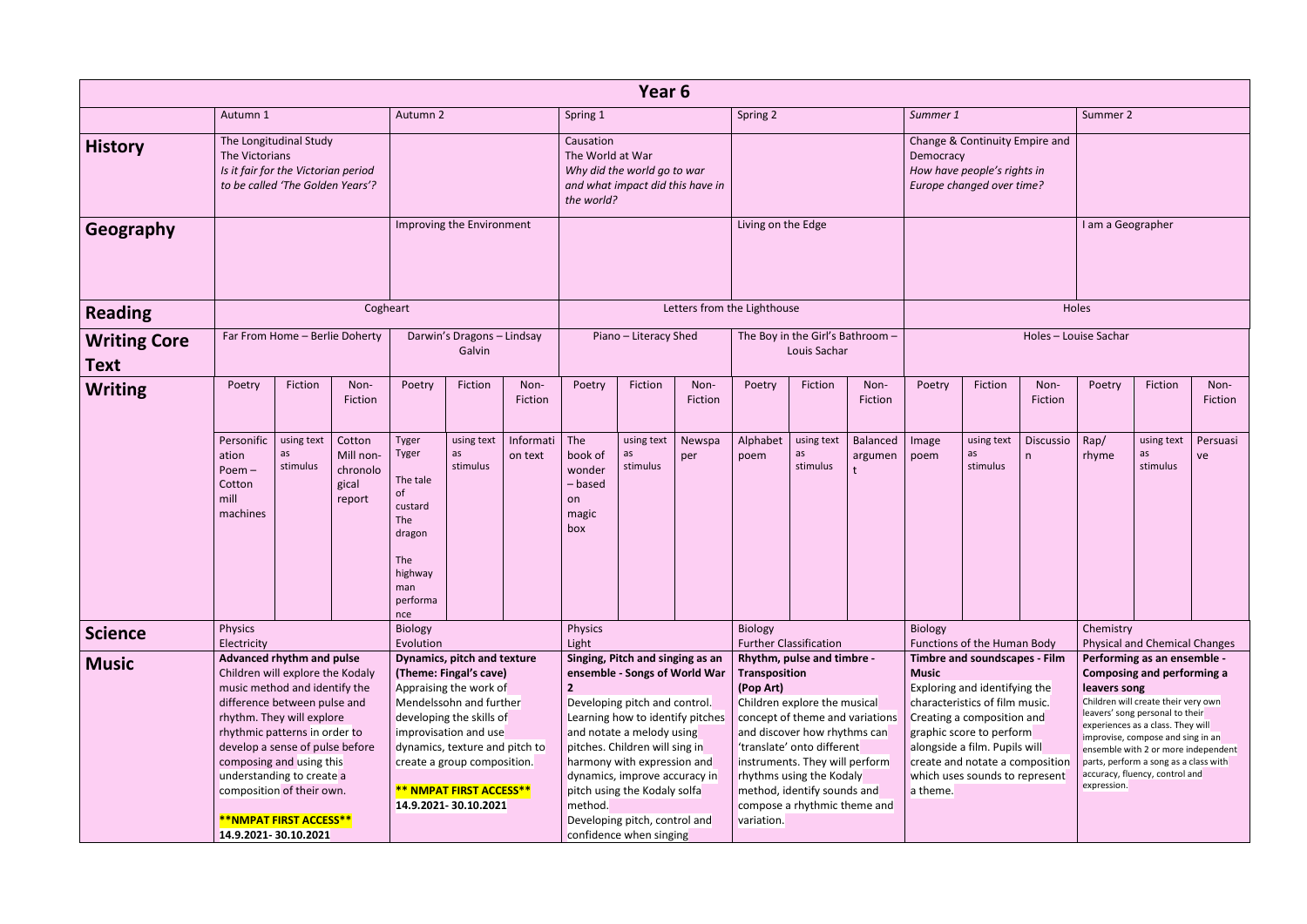|            |                                                                                                                                                                                                                                                                                                       |                                                                                                                                                                                                                                                                                                                                                                                                | Link: History                                                                                                                                                                                                                                         |                                                                                                                                                                                                                                                                                            |                                                                                                                                                                                                                                    |
|------------|-------------------------------------------------------------------------------------------------------------------------------------------------------------------------------------------------------------------------------------------------------------------------------------------------------|------------------------------------------------------------------------------------------------------------------------------------------------------------------------------------------------------------------------------------------------------------------------------------------------------------------------------------------------------------------------------------------------|-------------------------------------------------------------------------------------------------------------------------------------------------------------------------------------------------------------------------------------------------------|--------------------------------------------------------------------------------------------------------------------------------------------------------------------------------------------------------------------------------------------------------------------------------------------|------------------------------------------------------------------------------------------------------------------------------------------------------------------------------------------------------------------------------------|
| <b>ICT</b> | Coding                                                                                                                                                                                                                                                                                                | <b>Online Safety</b>                                                                                                                                                                                                                                                                                                                                                                           | Spreadsheets                                                                                                                                                                                                                                          | <b>Blogging</b><br><b>Text Adventures</b>                                                                                                                                                                                                                                                  | <b>Networks</b><br>Quizzing                                                                                                                                                                                                        |
| <b>PE</b>  | Football<br>Tag Rugby<br>Swimming                                                                                                                                                                                                                                                                     | Dodgeball<br>Gymnastics<br>Swimming                                                                                                                                                                                                                                                                                                                                                            | <b>Ball Skills</b><br><b>Fitness</b>                                                                                                                                                                                                                  | Basketball<br>Netball                                                                                                                                                                                                                                                                      | Tennis<br>Cricket                                                                                                                                                                                                                  |
| <b>DT</b>  | Whole School DT Activity:<br>Making a hanging decoration                                                                                                                                                                                                                                              | Lighting it Up<br>(Control)                                                                                                                                                                                                                                                                                                                                                                    | Whole School DT Activity:<br>Purses<br>(Fabric - structures)                                                                                                                                                                                          | <b>Victory Soups</b><br>(Food)                                                                                                                                                                                                                                                             | Whole School DT Activity:<br>Fairground Rides<br>(Mechanisms & Structures)                                                                                                                                                         |
| Art        | Art and Design Skills<br>Design, drawing, craft, painting<br>and art appreciation; working as<br>a group to design a hat, creating<br>zentangle patterns and<br>subsequent prints, painting in<br>the style of impressionist<br>painters and exploring<br>the piece 'Nighthawks' by<br>Edward Hopper. | Whole school Art                                                                                                                                                                                                                                                                                                                                                                               | Make my Voice Heard<br>Analysing world by artists<br>Picasso and Kollwitz, and<br>through the mediums of graffiti,<br>drawing, painting and sculpture,<br>creating artworks that speak to<br>the viewer.                                              | Whole school Art                                                                                                                                                                                                                                                                           | Photography<br>Through developing their<br>photography skills, children<br>cover useful artistic concepts in<br>a new context, looking at:<br>composition, colour, light,<br>abstract images and underlying<br>messages.           |
| R.E        | <b>Stories of Faith: Gospels</b><br>What do they tell us?<br>How do stories and beliefs from<br>the Bible impact on<br>how Christians live?<br>What can I learn from ancient<br>sacred stories for myself?                                                                                            | What does it mean to be a<br><b>Christian?</b><br>Listen, share, explore ideas.<br>Respect thoughts of others and<br>reflect on them. What are the<br>different denominations in<br>Christianity?<br>Roman Catholic<br>Eastern Orthodox<br>Oriental Orthodox (Miaphysite)<br>Church of the East (Nestorian)<br>Anglican<br>Lutheran<br>Reformed<br>Anabaptist<br>Evangelical<br>Nontrinitarian | <b>Exploring Buddhism</b><br>Explore - Could I be a<br><b>Buddhist?</b><br>Ensure good understanding of 8<br>paths, Siddhartha, and<br>Buddhism around the world.<br>Explore resources - box of and<br>various video clips - images and<br>artefacts. | <b>Exploring Buddhism</b><br>Explore - Could I be a<br><b>Buddhist?</b><br>Ensure good understanding of 8<br>paths, Siddhartha, and<br>Buddhism around the world.                                                                                                                          | What happens when we die?<br>Explore different beliefs and<br>religions say about death and<br>stories around this.<br>Discuss our own ideas - listen,<br>share and respect others.                                                |
| <b>MFL</b> | Introducing myself using the<br>verbs with one pronoun 'I' = Ich<br>Greetings, Saying how we are<br>feeling, my age, likes and dislikes<br>and where we live.<br>Working on all four skills<br>(Listening, Speaking, Reading and<br>writing as well as translation<br>skills)                         | Recapping on colours and<br>countries. Opinion phrases and<br>extending connectives. Working<br>with the 'keys of languages'.<br>Working on all four skills<br>(Listening, Speaking, Reading<br>and writing as well as<br>translation skills)                                                                                                                                                  | Introducing animals and family<br>members. Applying adjectives<br>with these.<br>Working on all four skills<br>(Listening, Speaking, Reading<br>and writing as well as<br>translation skills)                                                         | Free time. Talking about a<br>variety of hobbies and sports.<br>Looking at Sports they do in<br>German speaking countries.<br>Applying opinions and reasons<br>with these.<br>Working on all four skills<br>(Listening, Speaking, Reading<br>and writing as well as<br>translation skills) | Introducing school and school<br>subjects which are studied in<br>Germany and the UK.<br>Recognising comparatives.<br>Working on all four skills<br>(Listening, Speaking, Reading<br>and writing as well as<br>translation skills) |

| <b>Networks</b>                               | <b>Understanding Binary</b>          |
|-----------------------------------------------|--------------------------------------|
| Quizzing                                      | Spreadsheets                         |
| Tennis                                        | <b>Athletics</b>                     |
| Cricket                                       | <b>Rounders</b>                      |
|                                               |                                      |
| Whole School DT Activity:<br>Fairground Rides | A case for your device<br>(Textiles) |
| (Mechanisms & Structures)                     |                                      |
| Photography                                   | Whole school Art                     |
| Through developing their                      |                                      |
| photography skills, children                  |                                      |
| cover useful artistic concepts in             |                                      |
| a new context, looking at:                    |                                      |
| composition, colour, light,                   |                                      |
| abstract images and underlying                |                                      |
| messages.                                     |                                      |
|                                               |                                      |
| What happens when we die?                     | Key Religious figures in the         |
|                                               | media                                |
| Explore different beliefs and                 |                                      |
| religions say about death and                 | How does religion impact on          |
| stories around this.                          | lives of these people?               |
| Discuss our own ideas - listen,               |                                      |
| share and respect others.                     | <b>Bear Grylls</b>                   |
|                                               | Mo Farrah                            |
|                                               |                                      |
|                                               |                                      |
|                                               |                                      |
|                                               |                                      |
|                                               |                                      |
|                                               |                                      |
|                                               |                                      |
|                                               |                                      |
|                                               |                                      |
|                                               |                                      |
|                                               |                                      |
| Introducing school and school                 | Talking about holidays and           |
| subjects which are studied in                 | places to go and stay. Stating       |
| Germany and the UK.                           | opinions about it.                   |
| Recognising comparatives.                     | Recapping on all subjects            |
|                                               | covered this year.                   |
| Working on all four skills                    |                                      |
| (Listening, Speaking, Reading                 | Working on all four skills           |
| and writing as well as                        | (Listening, Speaking, Reading        |
| translation skills)                           | and writing as well as               |
|                                               | translation skills)                  |
|                                               |                                      |